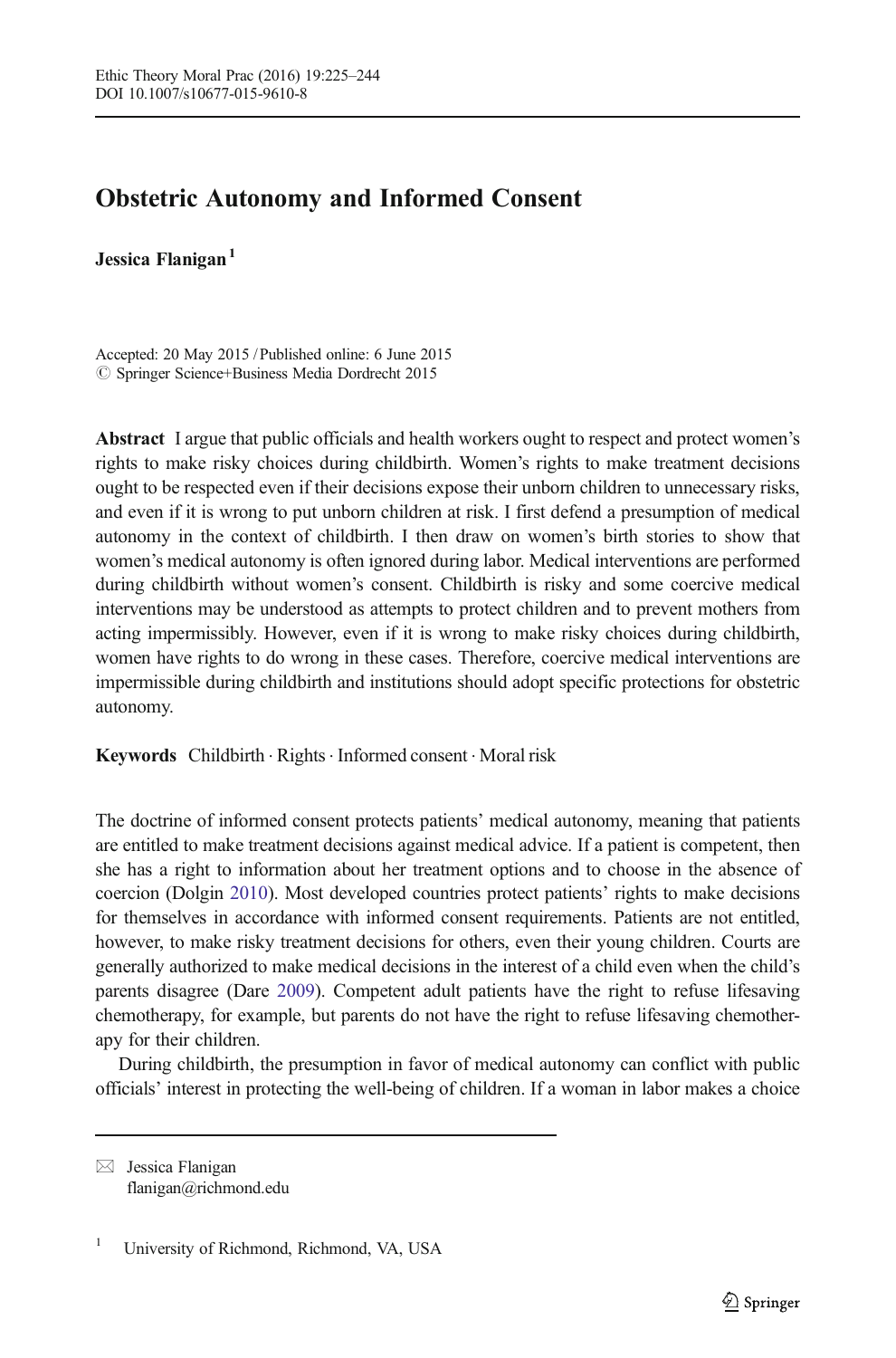that endangers the life of her unborn child, I argue that health workers and public officials ought to respect patients' medical autonomy even when a patient's decisions endanger an unborn infant and even if it is morally wrong to expose unborn infants to unnecessary risks. When a woman makes a medically inadvisable choice during childbirth she may act wrongfully, but she has a right to do so. Though there are strong moral reasons for women in labor to mitigate the risks to unborn infants, they would not violate anyone's rights by failing to do so whereas forced interventions during childbirth would violate the mother's medical rights. Therefore, legal institutions ought to respect mothers' treatment choices even when women make life-threatening choices during childbirth.

Further discussion about the ethics of childbirth is particularly urgent as legislatures and courts worldwide are rethinking how to balance maternal rights and the interests of unborn infants. In 2010, Venezuelan legislators passed a law protecting women's rights against violence, including 'obstetric violence' (D'Gregorio [2010\)](#page-19-0). In contrast, women in the United States can be ordered by courts to undergo forced medical interventions such as cesarean sections and blood transfusions and are subject to arrest and legal penalties if they refuse to follow medical advice or to obtain prenatal care (Cook [2002](#page-18-0); Paltrow and Flavin [2013](#page-19-0)). Some US states also prohibit midwifeassisted home birth on the grounds that it poses unacceptable risks to unborn infants.<sup>1</sup> The UK also enforces strict regulations regarding women's birthing decisions such as local prohibitions of assisted home birth, which limit women's labor options (Moorhead [2004](#page-19-0)). In a recent survey of women in the UK, 24 % claimed that medical procedures were performed during childbirth without their consent (Turner [2013](#page-19-0)). Legal limits on women's obstetric options have been proposed or are present in several other countries as well.<sup>2</sup>

The following argument supports legal protections for obstetric autonomy on the grounds that forced cesarean policies, anti-home birthing laws, and other forced medical interventions are wrong even if they are in the interest of a pregnant patient or an unborn infant. I proceed as follows. I first defend a general presumption of medical autonomy and the doctrine of informed consent. Second, I discuss medical autonomy in the circumstances of childbirth. While the pain of labor may change a woman's reasons during childbirth, it does not undermine her capacity to give informed consent. Therefore, a presumption of medical autonomy is appropriate during childbirth. I then draw on women's birth stories, which are self-reported testimony of childbirth experiences, to illustrate how women's medical rights are ignored during labor. One seeming justification for forced interventions during childbirth is that a woman in labor is not entitled to

<sup>&</sup>lt;sup>1</sup> These states include Alabama, Georgia, Hawaii, Indiana, Iowa, Illinois, Kentucky, Maryland, North Carolina, South Dakota, Wyoming, and Washington D.C. Twenty seven states explicitly allow midwife-assisted home birthing. No states prosecute women for attempting an unassisted home delivery, but courts have ordered cesareans for women who attempted vaginal births at home. In one case this involved physically restraining and transporting a patient to the hospital where surgery was performed despite her explicit refusal (Paltrow and Flavin [2013](#page-19-0)). <sup>2</sup> For example, a woman in Ireland was recently forced to undergo cesarean section surgery when she threatened

a hunger strike to protest the state's abortion policies (McDonald [2014](#page-19-0)). In Brazil, forced cesarean can also be ordered by courts (Filipovic [2014\)](#page-18-0). Lawmakers have introduced proposals to potentially limit childbirth choices for the sake of unborn infants in Canada (Martin and Coleman [1994](#page-19-0)) and Australia ([Anolak](#page-17-0)), but those legal efforts have so far been unsuccessful. Throughout, I will focus on the United States' legal system since the US has a well established body of case law that sets clear guidelines for informed consent and medical autonomy, and since the country's approach to medical autonomy has informed practices in other countries throughout the twentieth and twenty-first century. Nevertheless, the general philosophical argument in favor of legal protections for obstetric autonomy are not limited to the United States, and indeed my thesis justifies a significant departure from current practice in the United States in favor of laws like Venezuela's recent prohibition of obstetric violence.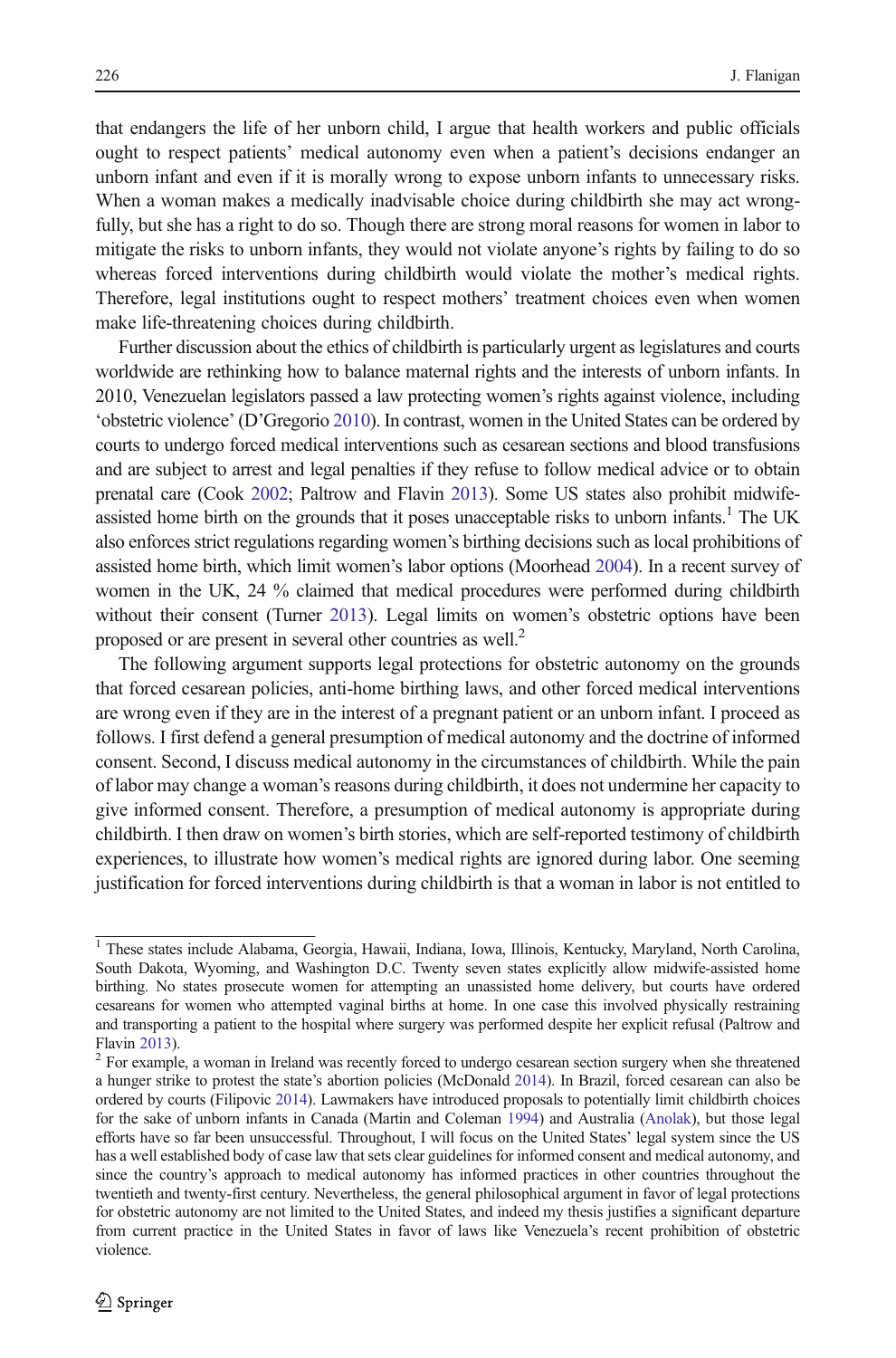make decisions that risk an infant's life. Yet even if some childbirth decisions were morally risky or morally wrong, medical rights would entail rights to do wrong in these cases. Last, I propose several institutional solutions that reconcile women's rights of medical autonomy with states' interest in medically advisable birthing decisions.

### 1 The Doctrine of Informed Consent

The doctrine of informed consent states that patients have rights to make treatment decisions even if those decisions are medically inadvisable. Most countries affirm a general presumption that patients are entitled to make their own medical decisions. This presumption is warranted when the patient meets the following conditions. The patient must be mentally competent when making a medical choice. This means that she must have the capacity to understand information that is relevant to her choice, communicate a choice, appreciate the consequences of her choice, and compare her choice to alternatives (Appelbaum [2007\)](#page-17-0). A patient must also have access to whatever information a reasonable patient would find relevant to the treatment decision in order to freely decide. The patient also must be allowed to decide freely, meaning that threats or coercion should not dictate a patient's treatment choices (Young [2010\)](#page-19-0).

Three kinds of justifications are commonly cited in favor of the doctrine of informed consent. First, some bioethicists claim that medical outcomes will be better on balance if physicians are prohibited from coercing or lying to patients. Informed consent is an integral part of a trusting and respectful doctor-patient relationship, which in turn is an important element of good patient care (Gillon [2003](#page-18-0)). For example, with norms of informed consent in place, patients are more willing to seek medical care and more likely to honestly disclose their symptoms and medical histories to physicians (Laine and Davidoff [1996](#page-18-0)).

A second justification for the doctrine of informed consent is epistemic. While physicians may have a better understanding of patients' health, patients are the experts about their interests all things considered (Veatch [1995;](#page-19-0) Young [2010](#page-19-0)). For example, while a physician may rightly judge that a treatment involving blood products is in a Jehovah's Witness's medical interest, given her values and religious commitments the patient may rightly judge that using blood products is not in her interest overall. This justification is a species of Mill's oft-cited argument against paternalism as well. In general, people are the best judges of their own well-being as long as they decide freely and with adequate information (Mill [2008\)](#page-19-0). This justification assumes that health is only one of many values, and that medicine should promote patients' overall well-being, not just their health. Importantly, this justification for medical autonomy is limited because the normative force of a patient's rights would not apply if a physician could be certain that violating her medical rights would promote better outcomes overall, despite the patient's beliefs to the contrary.

The third and strongest justification for a presumption of medical autonomy states that patients have the normative authority to make medically inadvisable treatment decisions even if those decisions are not in their overall or medical interests. There are several versions of this justification. Some ethicists have argued that patients have particularly strong bodily rights or that patients own their bodies. Others focus on a general principle of autonomy, drawing on the familiar Kantian notion that coercive interference and deception undermine people's dignity and are offensive to the value of an autonomous will. Egalitarian ethicists condemn paternalism because it is incompatible with expressions of our moral equality (Shiffrin [2005](#page-19-0)). When a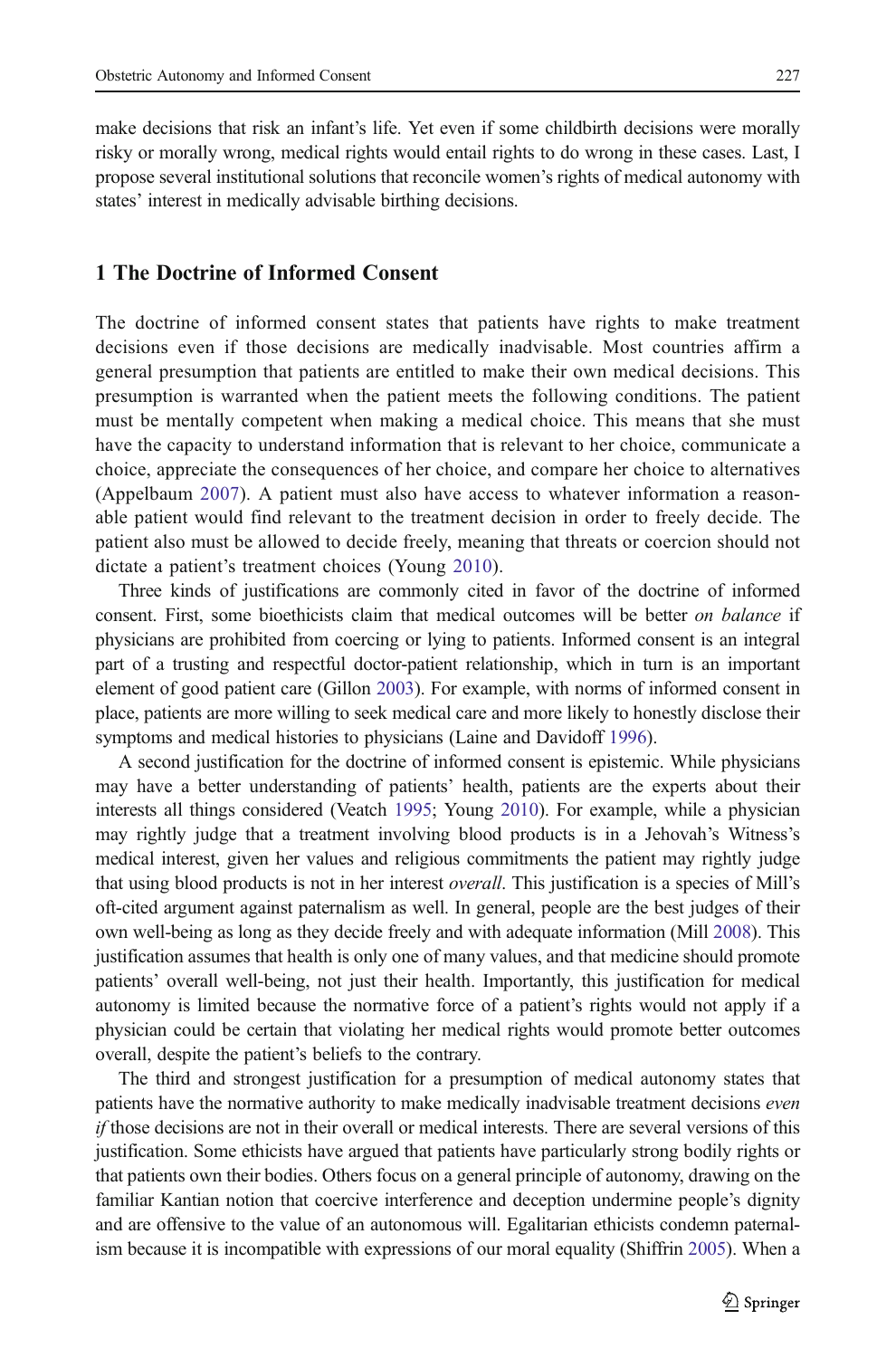physician substitutes his own judgment for a patient's he renders a judgment about her that she is unequal, and he is motivated by considerations that are grounded in an assumption that his decisions are superior to hers (Quong [2011](#page-19-0)).

I will remain mostly neutral with respect to these three kinds of justifications for medical autonomy. The three justifications show that the principle rests on a wide base of support in medical ethics. As Miller and Wertheimer write, there is a near universal consensus that patients have rights to be fully and accurately informed about treatment and rights to refuse treatment (Miller and Wertheimer [2007\)](#page-19-0). Though this consensus calls for an extremely strong presumption in favor of medical autonomy, it is not an absolute constraint on the conduct of health workers. Medical rights do not entitle patients to violate other people's rights against unwanted interference. For example, policymakers and physicians may therefore override a patient's choice during public health emergencies if a contagious person threatens to transmit a serious disease to innocent bystanders.<sup>3</sup> With the doctrine of informed consent in hand, let us now turn to the circumstances of childbirth.

## 2 Childbirth and Consent

The course of labor and delivery raises a series of questions about medical treatment. Should a pregnant woman schedule a cesarean section? When should she go to the hospital? Epidural or natural delivery? As labor progresses, a patient's decisions may systematically depart from her initial birth plans. If a patient meets the criteria for informed consent, then health workers must obtain informed consent for treatment at each stage. The aforementioned justifications for medical autonomy justify consent requirements during childbirth. Some health workers or public officials may be skeptical that the requirements of informed consent apply to women in labor on the grounds that women in labor are not competent, that they cannot be adequately informed, that they often decide under duress, or that some childbirth situations are emergencies. Yet these concerns about competence, information, coercion, and emergencies do not justify violations of obstetric autonomy.

Like other patients, pregnant women have significant interests in making intimate and personal treatment decisions that merit deference. Women's interests in making decisions about labor and delivery are not only informed by their medical needs, but also by their values, tolerance for risk and pain, and how they weigh health against other elements of wellbeing. Pregnant patients generally understand their own interests better than health workers who have only known their patients for a few months at most.<sup>4</sup> A general practice of respecting

<sup>&</sup>lt;sup>3</sup> In cases of contagious pandemics, compulsory vaccination policies or quarantines may be justified even though they limit medical autonomy. Nevertheless, the duty to respect a patient's treatment decision can only be outweighed when refusing medical interventions violates the rights of many non-liable bystanders in significant ways. Even in these circumstances, officials must take care to ensure that compulsory treatment is necessary and proportionate to the potential harm, and that treatment is minimally burdensome to the patient. Elsewhere, I argue for compulsory vaccination in more detail (Flanigan [2014\)](#page-18-0). <sup>4</sup> This epistemic justification for informed consent is even more limited in the case of childbirth than it is in other

treatment situations because even if pregnant women are experts about their overall well-being, they may not be experts about the overall well-being of their fetus. For this reason, unlike other patients, a woman in labor could be in a relatively worse position to assess the overall consequences of a treatment choice precisely because she is so closely aware of her own interests. Insofar as informed consent is justified on the grounds that medicine should promote good consequences on balance, the claim that patients are experts about their overall well-being will not be decisive in the childbirth case if we grant that a child's well-being is morally significant as well.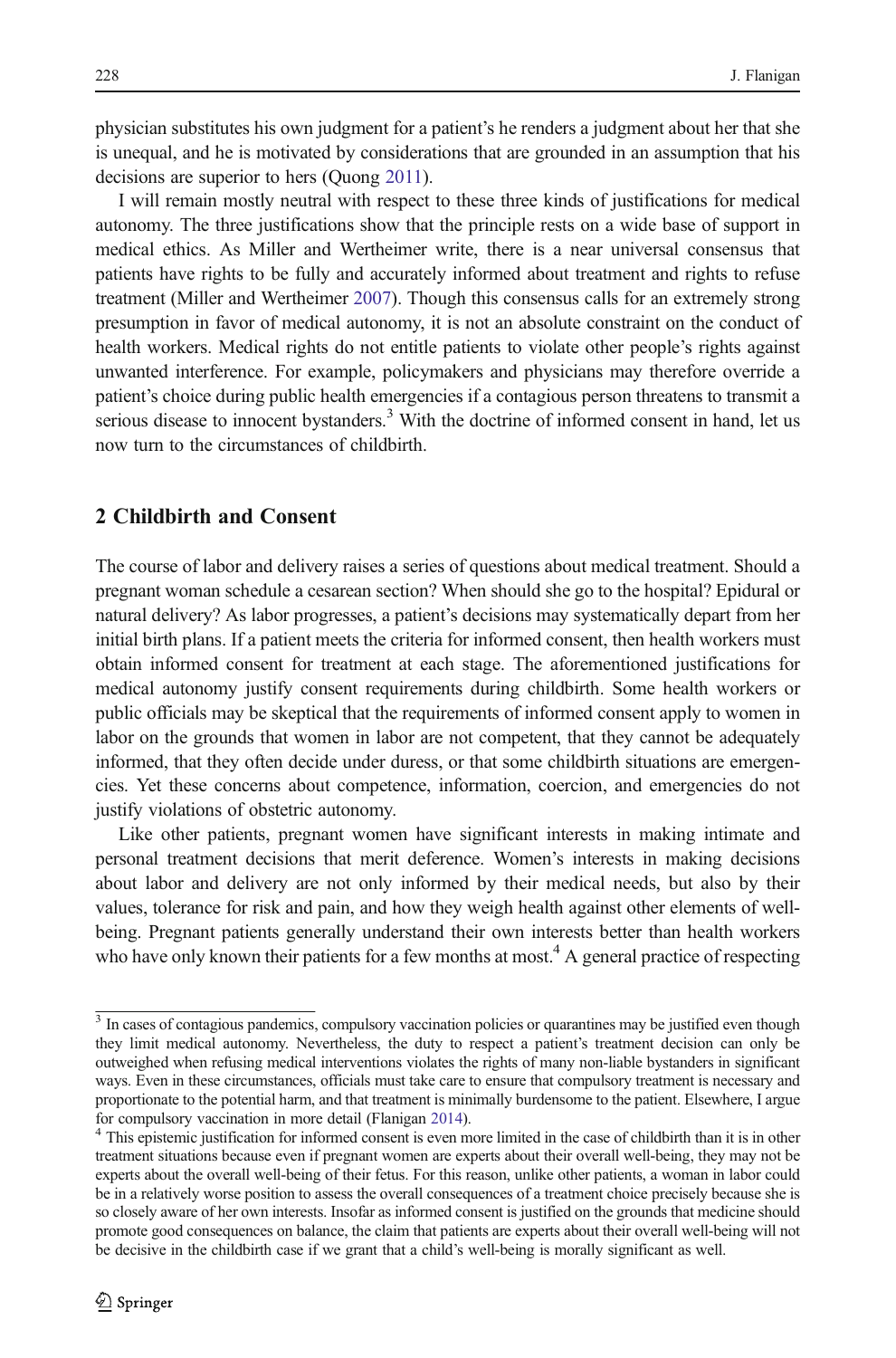women's rights to consent to treatment is also likely to discourage women from opting out of medically assisted childbirth in favor of non-medical approaches such as home birth, and in this way respecting informed consent requirements during labor and delivery may also promote better medical outcomes on balance insofar as medically assisted childbirth is safer.

Yet the presumptive case in favor of medical autonomy during childbirth would not succeed if women in labor lacked the mental faculties to make an autonomous choice. The doctrine of informed consent does not forbid paternalism toward children, unconscious patients, and people with cognitive disabilities who cannot give meaningful consent to treatment. One may suspect that women in labor are incompetent because labor often involves pain and emotional distress. Health workers may interpret suffering as a barrier to voluntarism if a patient is seen as making her decision out of desperation rather than her previously held values (Roberts [2003](#page-19-0)). In this vein, one may argue that just as we would not judge that a tortured spy voluntarily revealed state secrets, perhaps women in labor similarly cannot be expected to voluntarily make decisions insofar as the pain of childbirth is phenomenologically equivalent to torture.<sup>5</sup>

It would be a mistake, however, to infer from the intuition that a tortured spy should not be held responsible or blamed for revelations that pain renders a person incompetent to consent. Recall that the criteria used to assess a patient's capacity to consent require that a patient demonstrate that she understands the relevant medical information about different treatment options, appreciates the consequences of her choice, and is able to communicate a choice (Appelbaum [2007](#page-17-0)). Empirical research into the effect of pain on deliberative competence shows that pain does not undermine patients' ability to meet these criteria, though pain potentially changes how patients make decisions. A study of patients in extreme pain, as measured by the Generalized Distress Index, found that there is *no relationship* between a patient's ability to make decisions and his or her distress index scores (Casarett et al. [2003](#page-17-0)). Specific tests of the relationship between labor pain and ability to understand also found no relationship between physical incapacity and decision-making capacity (Jackson et al. [2000](#page-18-0)). Although childbirth often involves pain and anxiety, there is no reason to think that women in labor should be presumed less competent to consent to interventions, including anesthesia and surgery, than other patients who suffer from stressful or painful conditions (Ladd [1989\)](#page-18-0). For these reasons, a presumption of competence during labor is supported by the American Congress of Obstetrics and Gynecology (Committee on Ethics [2005](#page-18-0)).

Since pain during childbirth does not undermine competence to consent, insofar as pain mitigates responsibility it is not because pain undermines voluntariness but because pain can give a person new reasons that excuse his or her conduct. A woman in labor might experience significant pain that causes her to make different medical choices than she would have made in the absence of pain. In these cases, new information (e.g., information about how labor feels) changes the woman's judgment

<sup>&</sup>lt;sup>5</sup> Similar claims are sometimes advanced regarding terminally ill patients who might choose to end their lives. Terminally ill patients, especially those who suffer from painful conditions, often suffer from severe depression. Physicians, bioethicists, and psychologists have therefore suggested that patients with these kinds of physical and mental health problems cannot consent to voluntary euthanasia, or at least that heightened psychological scrutiny is warranted for patients seeking deadly treatments (Ganzini et al. [2008](#page-18-0)).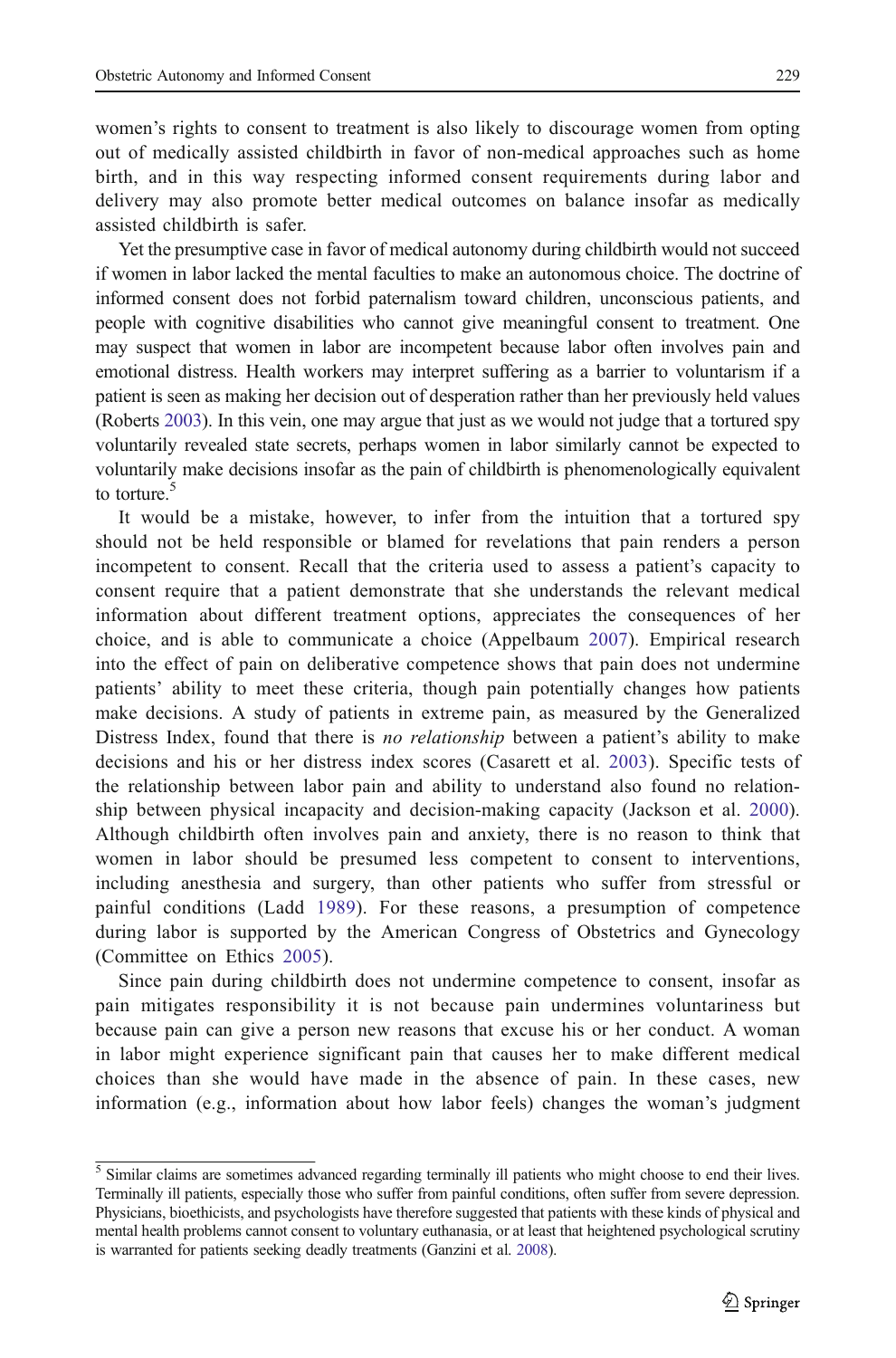about what she has reason to do. Pain does not undermine a woman's ability to make a voluntary treatment choice.<sup>6</sup>

It is also important to bear in mind for assessments of competence that a patient should not be deemed incompetent on the basis of her treatment choice. That is, whether a person is competent to make a medically risky choice should not depend on whether she chooses in accordance with medical advice. Observers may think that a woman who makes lifethreatening choices during labor cannot be competent. But judgments of incompetence must be based on a patient's capacity to choose, not on what she in fact decides. If a woman understands her situation and treatment options and communicates a medically inadvisable treatment choice, she should not be retroactively deemed incompetent on the grounds that she didn't make the 'correct' choice. If informed consent requirements are to have any practical significance in protecting patients from unwanted medical interventions they must protect patients' ability to make choices that depart from their physicians' judgments without being subsequently labeled incompetent.

The circumstances of childbirth may also call into question the informational requirements of the doctrine of informed consent. Childbirth decisions are complex. Birth involves complicated assessments of risk and massive uncertainty about the effects of any given decision (Enkin et al. [2006\)](#page-18-0). For this reason, one might wonder whether women in labor can make a truly informed choice. Yet informed consent requires only that all information that a *reasonable patient* would require be presented to a patient.<sup>7</sup> The informational requirement aims to prevent physicians from paternalistically committing acts of fraud or deceptive reticence when securing consent for medical procedures. Patients are not expected to achieve the same understanding of risks and benefits as medical professionals (Laurie [1999;](#page-18-0) Andorno [2004](#page-17-0)).

In any case, laboring women are typically *more* informed than patients who seek other medical procedures because most pregnant women receive some prenatal care that gives them the opportunity to explore treatment options in advance and women are encouraged to develop a birth plan prior to labor.<sup>8</sup> When researchers investigated whether women in labor were capable of understanding information about anesthesia and recalling that information later, they found that the presence of labor does not undermine a patient's ability to understand or recall information about their treatment options (Gerancher et al. [2000\)](#page-18-0). It is only in rare instances that pregnant women lack the capacity to make treatment decisions. For example, a

<sup>6</sup> Advance directives can be resolved with mutual consent. For example, if a woman with an advance directive changes her mind during labor, her birth plan does not entitle physicians to act contrary to her present will because the birth plan is not a contract between the physician and the patient but rather a list of requests that the patient previously specified to inform medical personnel (Ladd [1989\)](#page-18-0). Even if advance directives were understood as binding contracts on laboring women, if the physician agrees to dissolve the contract then the contract is void. Physicians who are bound by informed consent requirements ought to dissolve the contract by request because the purpose of an advance directive or contract is to facilitate the patient's choice by constraining the actions of the physician, not to constrain the patient's choices once in labor. For an analogous discussion of the permissibly of paternalistically maintaining advance directives and contracts see (Husak 2009).

This standard is the legal norm in the US, where states are currently divided regarding the strength of disclosure standards. About half require physicians to disclose any information a reasonably prudent physician would give and half require physicians to disclose any information a reasonable patient would find relevant. Nevertheless in practice the 'reasonable patient' standard has defined the standards of care despite legal variation (King and Moulton [2006](#page-18-0)).<br><sup>8</sup> Evidence suggests that the recent adoption of birth plans has led to more empowered and informed decision

making by laboring mothers, though they do not necessarily improve the experience of childbirth overall (Moore and Hopper [1995](#page-19-0); Lundgren et al. [2003](#page-18-0)).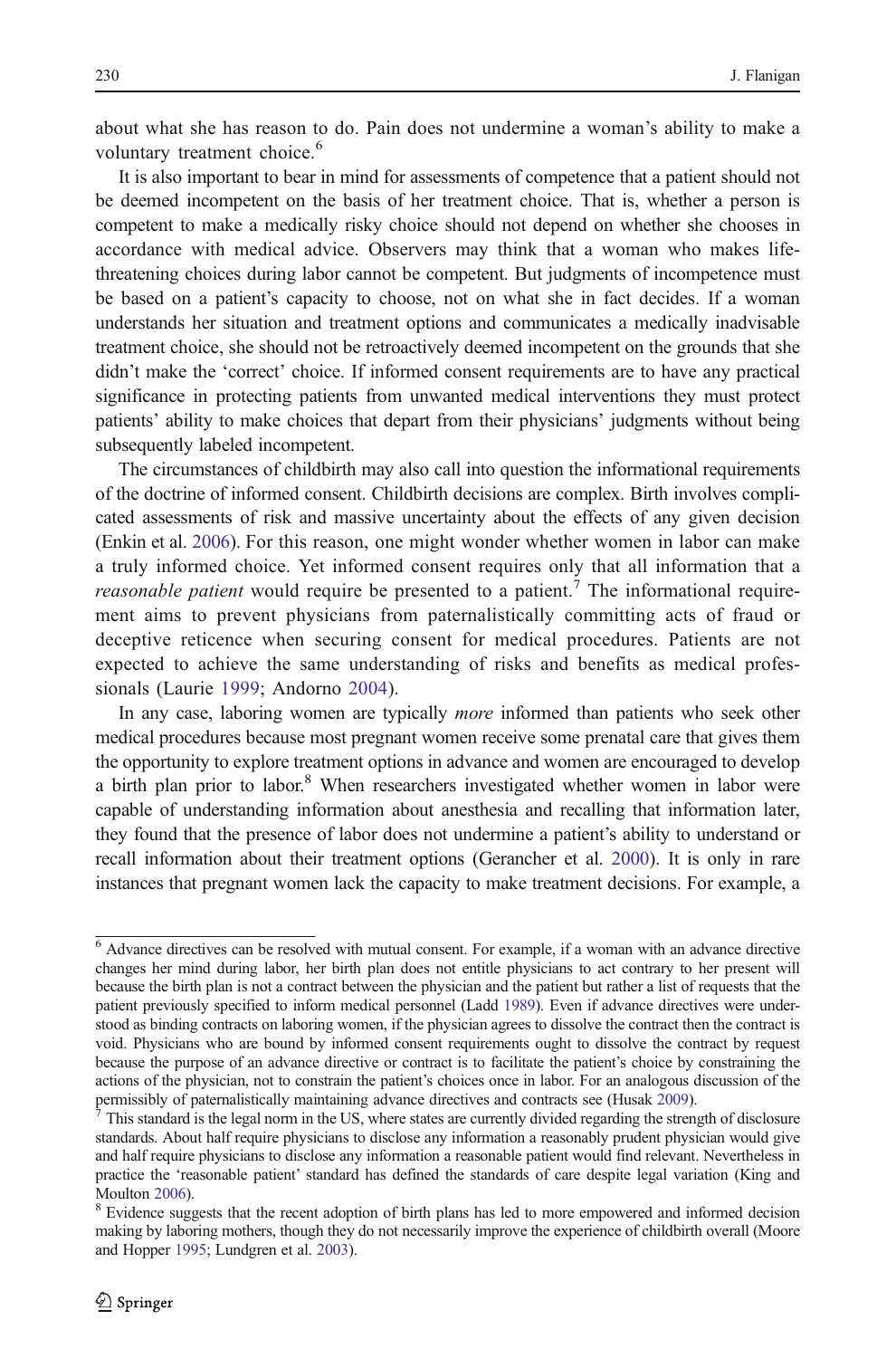woman who is in a persistent vegetative state after a virus or an accident would be incapable of giving consent to treatment (Ceccaldi et al. [2005](#page-18-0)). Unconscious women are not entitled to the protections of the doctrine of informed consent because, like other incompetent and unconscious patients, they cannot consent.

Respect for medical autonomy also requires that patients give informed consent freely in the absence of coercion or social pressure. Though women in hospital settings are vulnerable to social pressure and coercive influences, the remedy for this vulnerability is to treat them as competent and to fully inform them about their treatment options, *not* to render them unable to consent and then to justify breaches of informed consent requirements on those grounds (Lyerly [2006\)](#page-18-0). The potential for coercion does not invalidate socially vulnerable women's medical rights. Rather, the potential for coercion requires that health workers take even more care to ensure that they are respecting a patient's choices.

Finally, some health workers or medical ethicists may interpret the circumstances of childbirth as a medical emergency, at least in some cases, and then argue that informed consent requirements therefore ought to be relaxed or waived in these circumstances as in other emergencies.<sup>9</sup> I grant that some births are indeed emergencies that endanger the life of a patient or an unborn infant, and that medical personnel are in some cases better placed to judge whether a circumstance is an emergency. But patients retain their medical rights even in emergencies as long as they are competent to give consent. Informed consent requirements are less stringent in emergencies either because the patient is incompetent or because the time demands of informed consent conflict with the imperative to provide immediate treatment (Easton et al. [2007\)](#page-18-0). When a patient is unconscious, medical personnel are still required to consider whether there are good empirical reasons to presume that the patient would consent if she were asked (Veatch [2007\)](#page-19-0). Furthermore, women in labor are more likely than other patients in emergency situations to have a prior relationship with physicians, to take the opportunity to prepare medical directives in advance, or to designate a surrogate decision maker.

For conscious and competent patients in emergency situations, if the time demands of informed consent conflict with the need to provide speedy treatment, physicians must at least seek implied consent, such as the patient's active participation in the administration of treatment (Veatch [2007\)](#page-19-0). If a patient actively refuses treatment, even during an emergency, informed consent requires that physicians respect her decision. For example, competent patients who express religious objections to using blood products should not be administered blood products in emergency situations on the grounds that they require prompt treatment. Similarly, it would be wrong to provide life-saving treatment to a patient who refuses it solely on the grounds that her life is in danger. As in these emergency circumstances, it is also impermissible to forcibly administer unwanted interventions when a woman is in labor, even if her life or her unborn child's life is in danger (Levy [1999](#page-18-0)).

## 3 Obstetric Violence

Women in labor are capable of making treatment decisions even when they are in pain and even in emergencies, so the presumption of medical autonomy protected by informed consent

<sup>&</sup>lt;sup>9</sup> I am grateful for an anonymous reviewer for prompting me to consider this potential exception to the doctrine of informed consent.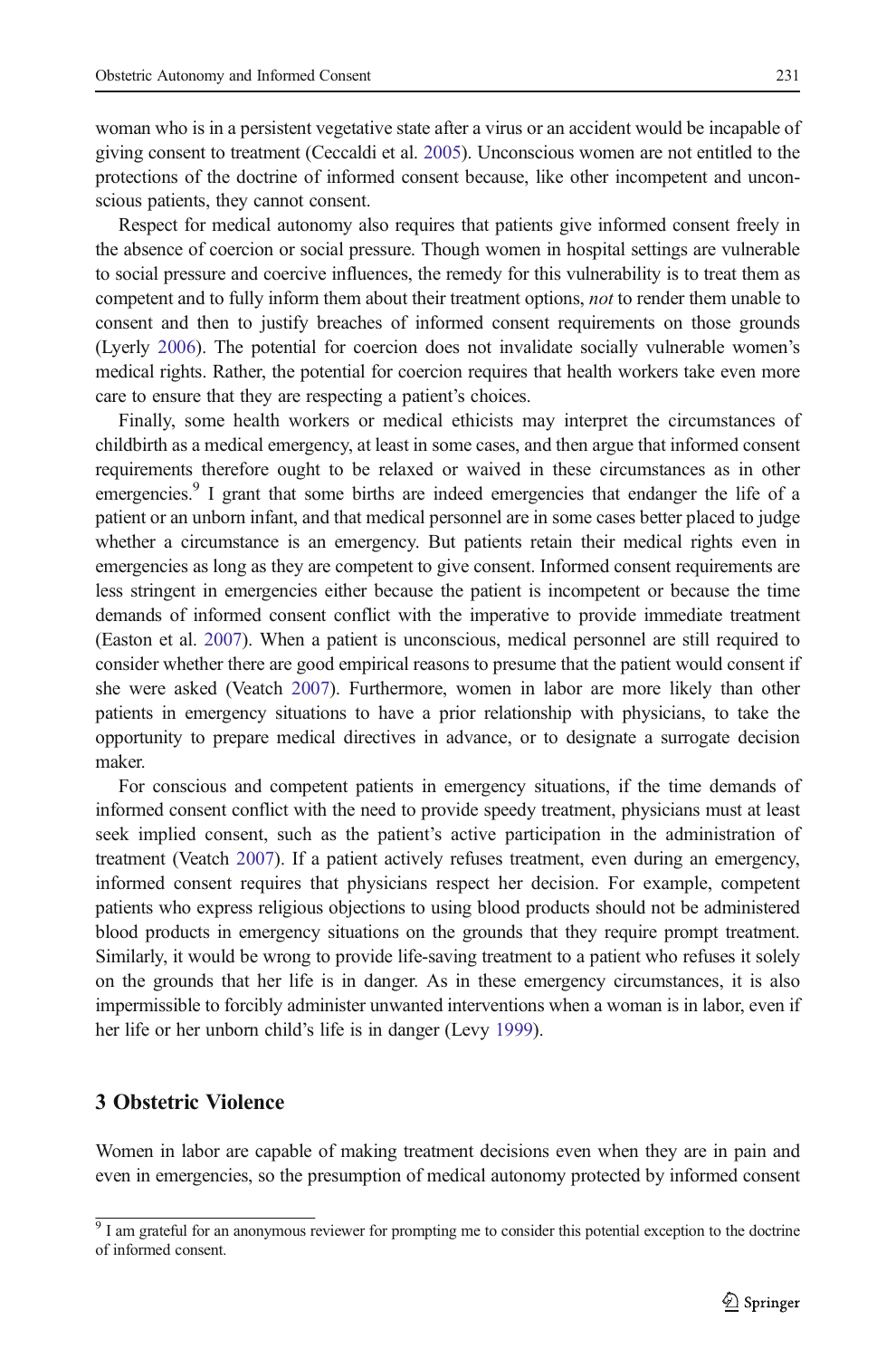requirements should extend to pregnant women as well. Yet despite widespread affirmation of medical autonomy, contemporary childbirth practices remain at odds with a commitment to medical autonomy. Consider the following self-reported accounts of childbirth from women's publicly posted birth stories (emphasis added):

"They did (an episiotomy) for no apparent reason and I was SO pissed. I was actually saying "No Don't" and the guy did it anyway.... It still makes me angry when I think about it" (Eclipse [2010\)](#page-18-0).

"We were told that we were going to be moved to the OR "just in case" while being monitored more closely…my husband & I were separated. As soon as I reached the OR, the staff began prepping me for surgery. I stated that I did NOT want a C-section. I demanded to see my husband and stated that IF I was to receive a C-section my [husband] & I would make that decision together. I was told that my husband was on his way. I was also told that my baby needed more oxygen & I was told to breathe deeply in a new mask because it had a better seal on my face (the oxygen I was breathing before was through a smaller mask). The new mask wasn't oxygen; I was gassed against my will. I am unaware of what was done to me from the time I was gassed up until I awoke in recovery" (Luehrs [2012](#page-18-0)).

BI didn't have a medical emergency that required intervention, my life, and the life of my baby weren't in danger, I just wasn't in labor. My caregivers were either unwilling or unable to support a wait and see approach so despite there being no medical need, I was given an induction which ultimately ended in a C-section. I sit here, several months on and my anger is still undiminished that I was robbed of the chance to give birth" (Anonymous [2010\)](#page-17-0).

BI told (my obstetrician) I was considering avoiding the epidural, she told me that was not an option. It would be mandatory once I was 3 or 4 cm dilated," ([Llewellyn\)](#page-18-0).

"The doctors, concluding that a baby delivered at 26 weeks probably would not survive, attempted to prolong [the mother's] life instead of saving it. As [the mother] fought, saying "No, no, no. Don't do that to me," a tube was inserted into her throat and sedatives were used to silence her."<sup>10</sup>

"I was 42 weeks and *felt forced to be induced*. I was only  $1-2$  cm, not completely effaced, and they did a full Pitocin induction. I was hooked up from the time I arrived and pretty much sat in the hospital bed for 26 h laboring with the Pitocin. I pushed for 3 h (doctor only came in a few times) and then I was told they had to do a C-section,^ (Amanda [2011](#page-17-0)).

BI visited with the doctor in his office and asked whether or not I could skip the IV, whether or not I could push in any position I wanted. He said no... then he said he'd had a bad experience during his residency wherein he was splashed,^ (Blair and Jessica [2010\)](#page-17-0).

Women in labor, like other patients, are entitled to refuse medical treatment. Yet these stories illustrate that women's choices are too often ignored during childbirth. From big decisions about whether to have a cesarean, to small decisions about laboring positions, the medical personnel in the above cases substituted their judgment for their patients'. Sometimes

 $10$  In this case the patient died during a forced cesarean surgery (Olson [2012](#page-19-0)). This account is taken from Kristin Olson's detailed account of forced cesareans. The two cases most significant for her analysis are In re A.C., 533 A.2d 611 (D.C. App. [1987\)](#page-17-0) and In re A.C., 573 A.2d 1235 (D.C. App. [1990](#page-17-0)) (en banc).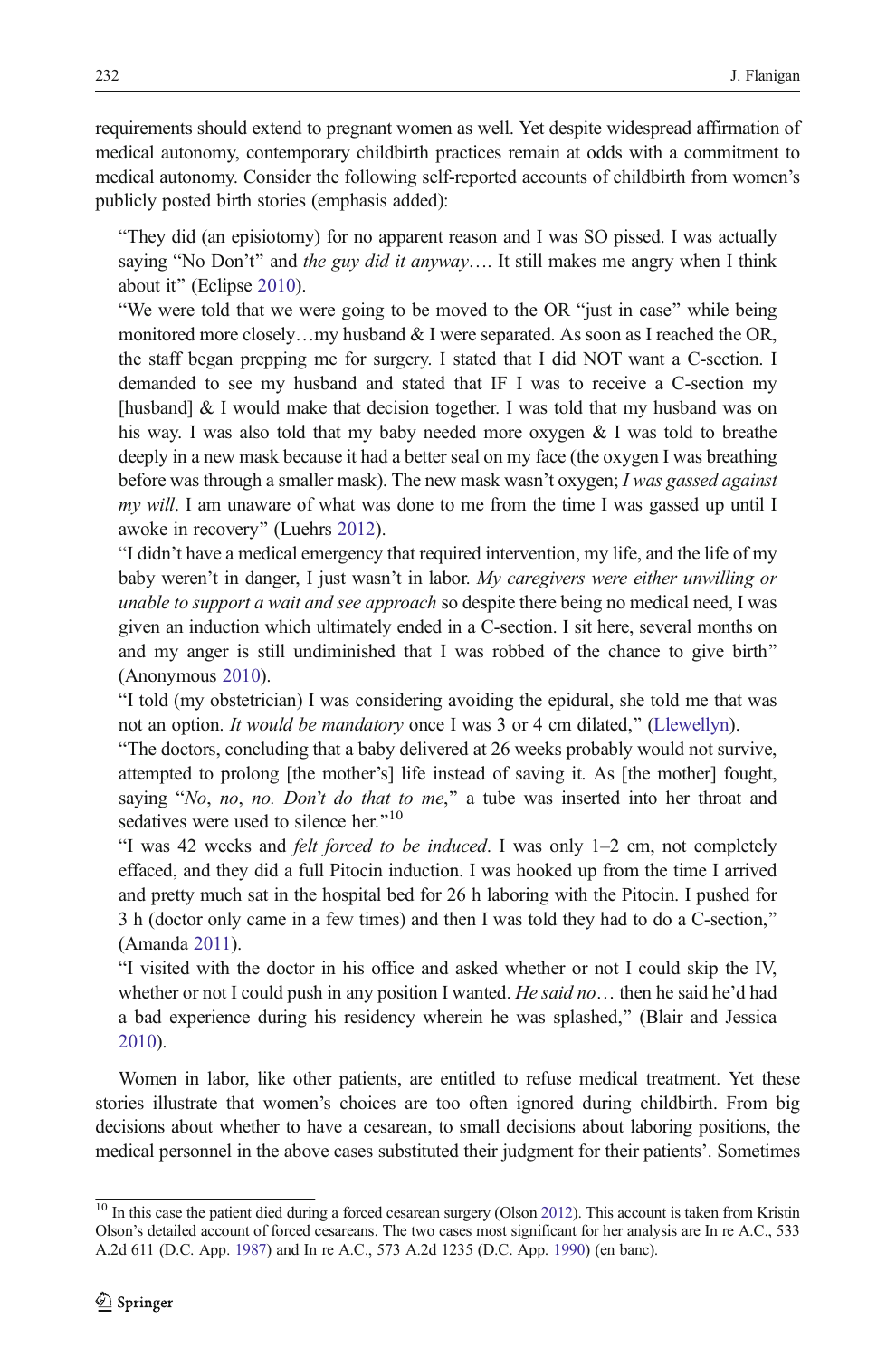physicians cite the patient's own interest in a speedy labor. In the final story, the physician's only reason was to avoid getting 'splashed'. Both these kinds of reasons clearly offend against patients' rights to make treatment decisions.

Moreover, these stories illustrate that the experience of non-consensual medical intervention is often extremely traumatic for patients. Forced obstetric and gynecological procedures can be even more traumatic for women who have been victims of sexual violence insofar as interventions during labor are experienced as victimization. Some critics of medicalized childbirth have coined the term 'birth rape' to describe unwanted interventions during childbirth, though this term is controversial (Clark-Flory [2010](#page-18-0)). Even if we do not characterize such violations as rape, they are breaches of women's bodily integrity and qualify as a form of violence. The term 'obstetric violence' also captures the nature of this violation as a form of wrongful violence against women.

On the other hand, these stories do not reflect the experience of health workers who may have intervened in some of the cases for reasons of conscience rather than convenience. For example, health workers in some of the aforementioned accounts most likely sincerely believed that Pitocin, an epidural, or a cesarean section was necessary to preserve the life or health of their patients. Yet just as benevolence cannot justify other violations of informed consent, even if a physician who violates a woman's medical autonomy is benevolently motivated by a sincere concern for her health, his good intentions do not license obstetric violence. Historically, legal and ethical commitments to patients' rights developed in circumstances where health workers had medically informed, evidence-based reasons for discounting a patient's treatment decision (Dolgin [2010](#page-18-0)). Those are just the circumstances where informed consent matters most.

Some health workers may judge that supporting a medically risky plan during labor and delivery violates their conscience. Though all medical interventions during the childbirth process require the patient's consent, health workers should not be compelled to perform medical procedures that violate their ethical commitments, such as abortions, euthanasia, or elective cesarean sections. However, toleration of physicians' rights to refuse to participate in treatment plans for reasons of conscience does not require that hospitals or legal institutions tolerate violations of informed consent requirements or other patient rights, such as the right to privacy (Wicclair [2000](#page-19-0)). Respect for obstetric autonomy, like respect for medical autonomy more generally, generates negative duties that health workers respect a patient's choices during birth. But medical autonomy does not require that health workers provide any medical treatment on demand. In this way, the same principle of respect for persons that provides the strongest justification for medical autonomy also justifies respect for physicians who morally object to certain treatment plans. In some cases, a physician's objection to a treatment may effectively limit a patient's access to treatment, if the patient cannot be transferred to a physician who will respect her decision. In light of this possibility, the British Medical Association advises that physicians inform patients of any absolute moral commitments that may limit their patients' access to treatment so that patients have the opportunity to change physicians or re-consider their own treatment preferences (Wicclair [2000\)](#page-19-0).<sup>11</sup>

<sup>&</sup>lt;sup>11</sup> Discussions about physician's conscience may also provide an opportunity for patients to learn about alternatives. For example, if a physician is reluctant to perform a cesarean hysterectomy for a Jehovah's Witness who objects to the use of blood products, the patient may decide to accept bloodless interventions or to appoint a family member to decide on her behalf rather than refusing a cesarean hysterectomy (Karkowsky [2013](#page-18-0)).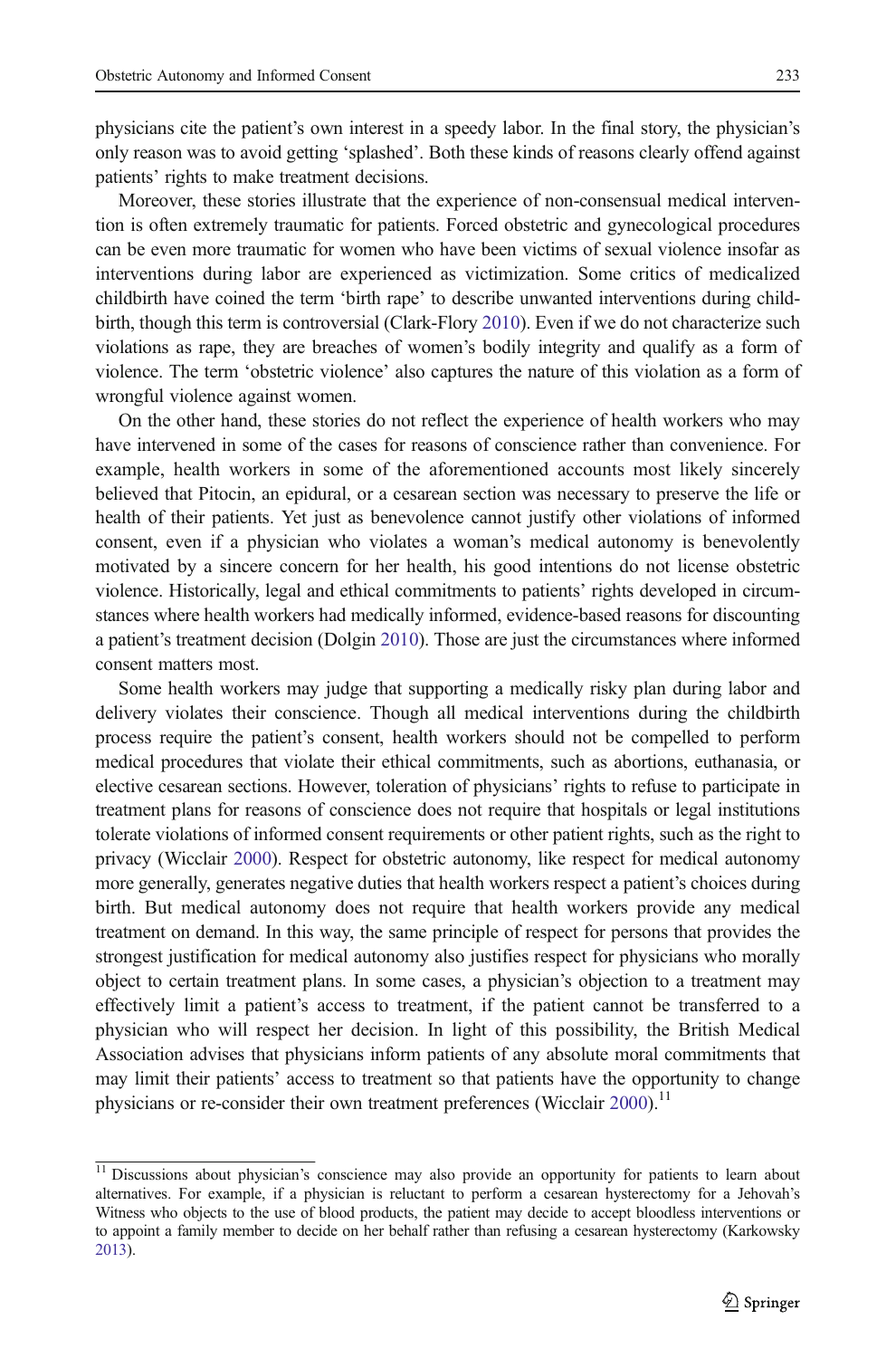In practice, respect for obstetric autonomy therefore requires only that health workers do not interfere with an unassisted delivery, even if refraining from intervening violates their conscience.<sup>12</sup> For this reason, protections for obstetric autonomy do not entail that pregnant women must be fully in control of their birth choices in all circumstances. For example, if a willing physician is unavailable then a pregnant woman with a serious disease may be unable to access treatment that endangers a fetus, but she would be entitled to refuse treatment even if doing so was dangerous (Lyerly et al. [2009](#page-18-0)).

# 4 Moral Risk

I have argued that a general presumption of medical autonomy protects obstetric autonomy. One may reply that a presumption of medical autonomy protects patients from paternalistic interventions, but it does not justify a presumption of obstetric autonomy because physicians may make treatment decisions on behalf of an unborn child. In rare cases, hospitals have obtained court orders for forced intrauterine transfusions (IUTs), mandatory cesarean sections, and forced hospital detention when a woman's medical choices threatened to endanger her unborn child's life or health. Courts in some jurisdictions granted requests for mandatory cesarean sections in 14/15 of all cases where a mother's decisions endangered a fetus (LaCroix [1989](#page-18-0)). When courts find that, "with an unborn child, the state's interest in preserving the health of the unborn child may run squarely against the mother's interest in her bodily integrity,^ they presume that health workers or public officials are entitled to balance those interests.<sup>13</sup> In this way, while informed consent requirements clearly extend legal protections to women in labor who seek to make their own treatment decisions, informed consent does not as clearly protect women's rights to make decisions that endanger unborn children.

In assessing these legal standards, let us assume that a late-term fetus has the same moral status as a person, as Judith Thomson did in an influential discussion of abortion (Thomson [1971](#page-19-0)).<sup>14</sup> Recall Thomson's famous thought experiment. You awaken and find yourself hooked up to an ailing violinist who needs to remain temporarily attached to you in order to survive. Thomson argues that it is permissible (though perhaps indecent) to unplug from the violinist, even if it will cause him to die, because you have a right that your body not be used against your will to sustain another's life. The same argument can be deployed to justify respecting a woman's medical autonomy during childbirth. Even if it is indecent to make a risky childbirth choice, patients are entitled to make decisions about their own bodies even if those choices put others at risk.

<sup>&</sup>lt;sup>12</sup> Many of the reasons that justify medical and obstetric autonomy also are moral reasons in favor of supporting a patient's choice by providing treatment, even though informed consent does not require that health workers provide treatments that violate their conscience. For example, insofar as a presumption of medical autonomy is justified on the grounds that patients have strong interests in making significant intimate decisions, there are moral reasons in favor of supporting patients' treatment decisions even if health workers are not required to do so. Or, if informed consent is justified in part because respecting a patient's choice will likely promote a patient's overall well-being even if the choice is medically risky, then that justification for informed consent also is a moral reason in favor of providing patients with effective access to treatment.

<sup>&</sup>lt;sup>13</sup> Judge Frank Q Nebeker in In re A.C., 533 A.2d 611 (D.C. App. [1987\)](#page-17-0) as cited in (Cudd [1990](#page-18-0)). <sup>14</sup> The assumption that a fetus has moral status is controversial, but more plausible in the circumstances of childbirth than abortion because it is far less controversial that infanticide is wrong than that abortion is wrong, and a viable late-term fetus is physically more similar to a newborn child than an early-term fetus.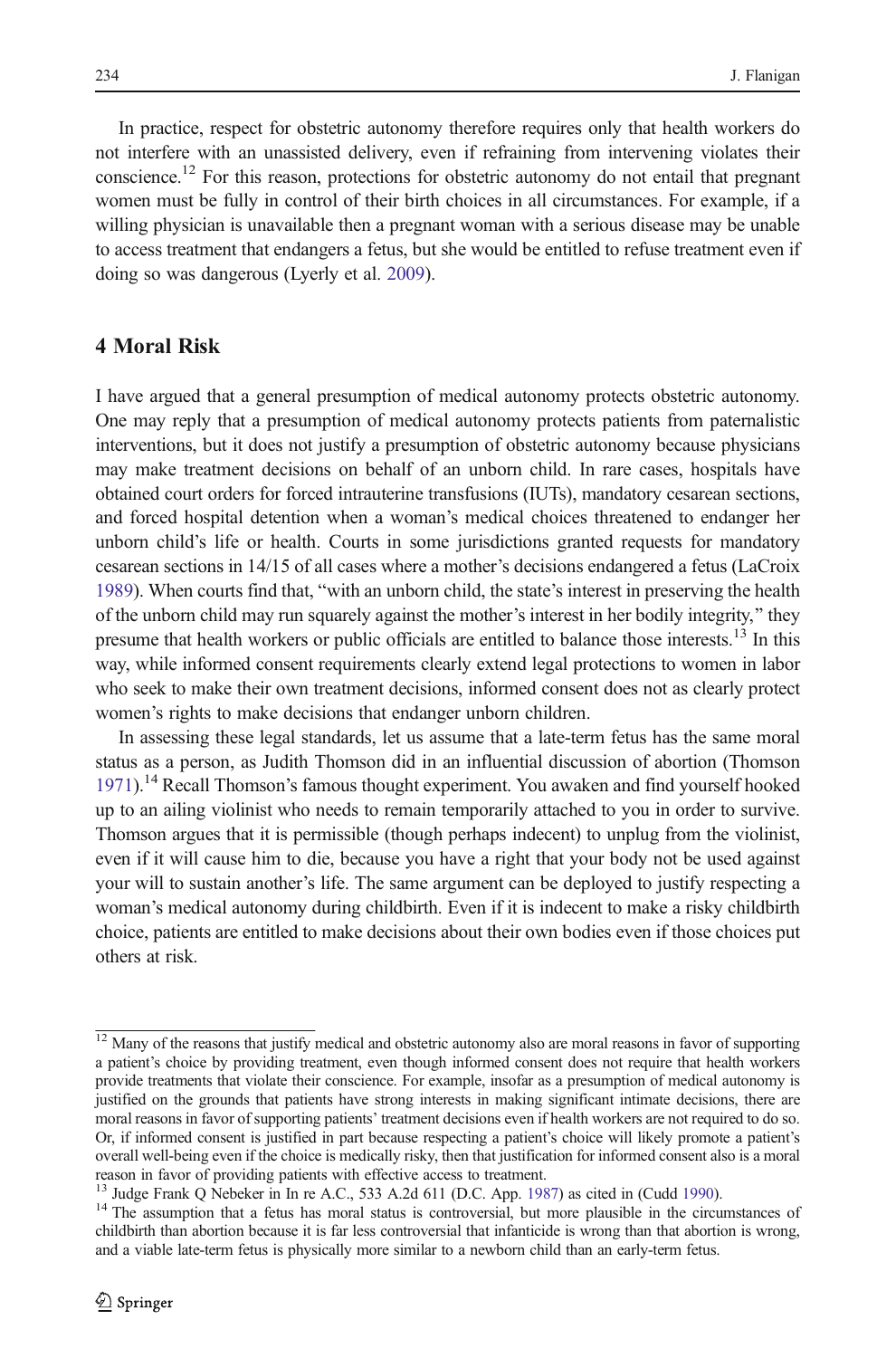Many philosophers find Thomson's analogy persuasive as an argument for the permissibility of abortion. But we should concede that even if it is permissible for you to unplug yourself from the violinist, it is morally risky (Moller [2011\)](#page-19-0). Thomson's argument denies that there is a duty to provide lifesaving assistance, but anyone who did find himself hooked up temporarily to an ailing violinist would presumably have serious reservations about unplugging. Even if it is most likely permissible to unplug, it would be surprising to encounter someone who didn't have some feelings of guilt, who wouldn't feel compelled to apologize to the dying violinist as he strolled out of the hospital room. These reservations are good reasons to refrain from unplugging unless he had a really good reason to unplug.

Like abortion, or unplugging from a violinist, making a medically inadvisable choice during childbirth is morally risky. Dan Moller argues that a person should avoid moral risks even if she is fairly sure she is acting permissibly (Moller [2011\)](#page-19-0). Specifically, it can be wrong to act in ways that are likely to be very wrong if avoiding the risk of wrongdoing is not very costly. According to Moller, whether an act is too morally risky depends on five factors: 1) the likelihood that it is wrong, 2) the severity of the potential wrongdoing, 3) the cost of avoiding potential wrongdoing 4) the agent's responsibility for the wrongdoing and 5) the moral risks of not acting. On this account, abortion is morally risky because the severity of potential wrongdoing is substantial (killing someone with moral status) and the likelihood of wrongdoing increases as the pregnancy progresses. Therefore, abortion is morally risky and especially risky for late-term abortion. If so, and if one ought to avoid taking moral risks when those risks can be avoided, then women should avoid abortions and especially late-term abortions.

The same argument extends straightforwardly to dangerous birth choices. Even if a woman is fairly certain that it is permissible to make a dangerous birth choice, it is morally risky to endanger a very late-term fetus. Not only is it risky because it is controversial whether women have duties to promote the health to their unborn children, but also because a late-term fetus may have moral status. To further motivate this intuition, consider another analogy. You and your friend are hunting, when you spot some movement in a distant bush. You think it may be a deer, and if it is you would really love to shoot the deer and make the hunting trip a success, but there is some chance that your friend is behind the bush.<sup>15</sup> Should you shoot? You are certain that your friend is a person with full moral status, but uncertain about whether shooting will kill him. It's morally risky to shoot because if you do you might do something seriously wrong.

Now consider the parallel case of abortion. A woman is certain that an abortion will kill the unborn fetus, but is unsure about whether the fetus has moral status and whether she has a duty to continue to provide lifesaving assistance to the fetus. Or, in the case of a dangerous delivery, a woman may be certain that her decision puts a late-term fetus at risk but unsure about whether it is permissible for her to do so. In both cases, a woman should avoid taking serious moral risks if avoiding those risks is not extremely costly and the alternative is not morally risky.

### 5 Rights to Do Wrong

Since it is morally risky to make a dangerous birth choice against medical advice, pregnant women should generally listen to a physician's advice during labor and delivery. Taking a

<sup>&</sup>lt;sup>15</sup> This analogy is sometimes offered by critics of abortion, though I am unsure of its origin.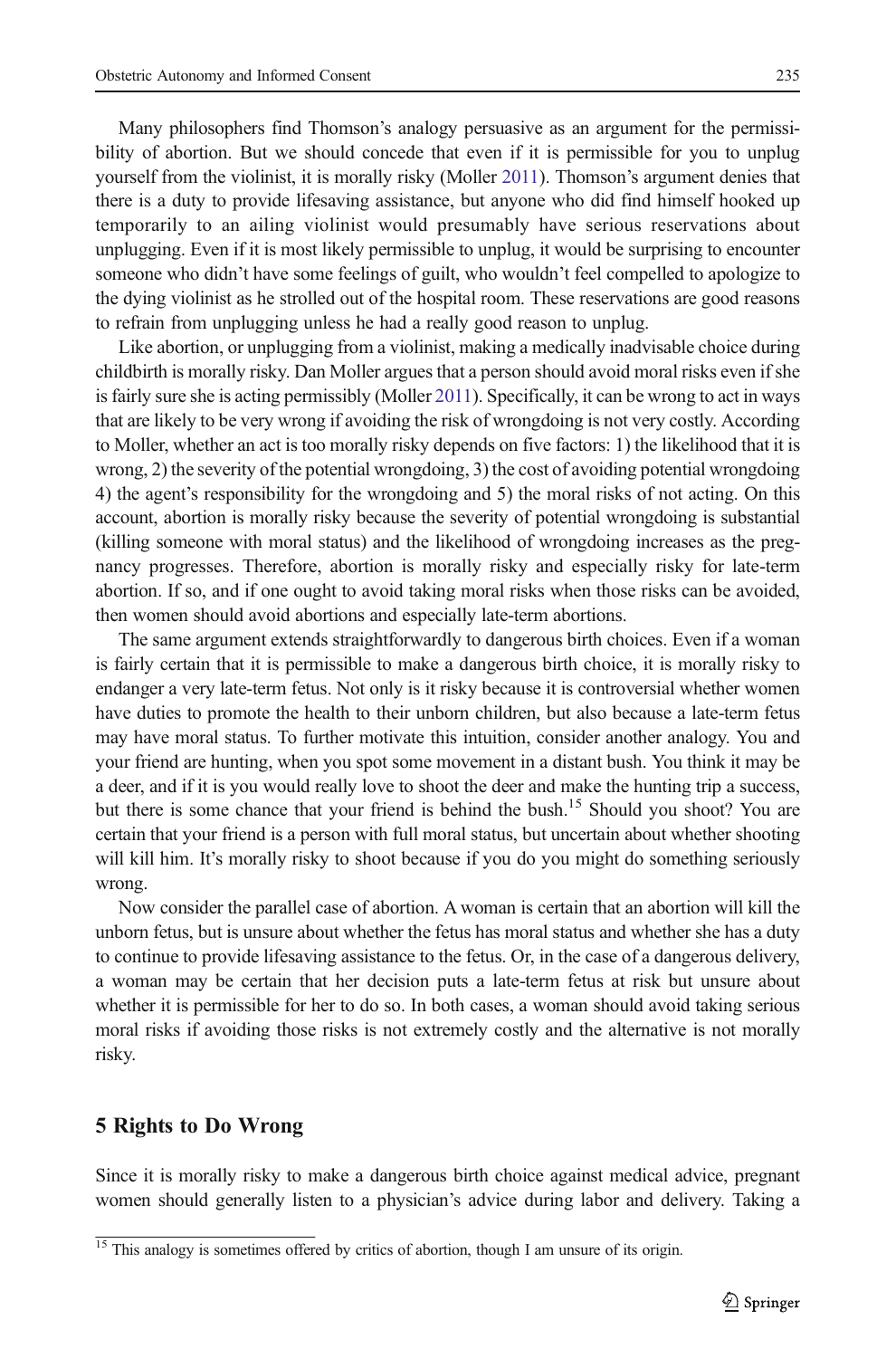moral risk by failing to decide in accordance with medical advice may be a morally permissible moral mistake (Harman [2014](#page-18-0)), or it may be impermissible. If making a risky childbirth choice is impermissible, then one might think that the moral considerations against making dangerous childbirth choices would make women liable to intervention on behalf of the fetus. In general, it is permissible to stop people from wrongfully injuring innocents or subjecting them to serious risks. Yet even if it is immoral to make dangerous childbirth decisions that threaten the health or life of an unborn child, forced cesareans and other court-ordered obstetric interventions are not justified, just as considerations of moral risk would not justify a prohibition on abortion. In these cases, laws should protect wrongful conduct because coercively interfering with that conduct would constitute an even greater violation.

People have rights to do wrong in cases where the balance of moral considerations entails that it is wrong for A to X but that a coercive law that interferes with A's ability to X would threaten important interests or violate rights (Waldron [1981\)](#page-19-0). For example, it is wrong to publish racist newsletters, and to engage in other forms of nonviolent speech that disparages and disadvantages already vulnerable groups. Still, states ought to protect even hate speech as a part of free speech because it is even worse for public officials to establish themselves as censors. Similarly, it is morally risky to eat meat, but legally prohibiting the sale of meat would infringe upon citizens' legitimate interests in making dietary choices. It would be wrong for a lottery winner to spend his winnings on racehorses and champagne instead of donating it to a lifesaving charity. But it would also be wrong for the state to force him to donate his winnings in addition to the taxes he already pays (Waldron [1981](#page-19-0)). In this case, even if donating his winnings could save a life, if a person's wealth was fairly acquired then he has a right to wrongfully keep it.

Respect for personal autonomy grounds a right to do wrong, but the value of autonomy is not the only consideration in favor of some protections for wrongdoing. Permitting some acts of wrongdoing may *on balance* have better outcomes. Some tolerance for wrongdoing is required for citizens to pursue important projects in a free society. There are also epistemic reasons to protect rights to do wrong just as there are reasons against taking moral risks. Public officials should recognize the possibility that they could be wrong about their own judgments of wrongdoing and err on the side of permissiveness rather than risk unwarranted coercion. The concept of rights to do wrong does not presuppose a deontological moral framework. Any moral theory that would judge that in some cases a person morally ought not act in a certain way but the state (or another person) would also be wrong to interfere is a moral theory that accepts the possibility of rights to do wrong. Cases of rights to do wrong often share in the feature where a person's conduct is morally wrong, but it doesn't violate anyone's negative rights, whereas interfering with that conduct would violate the negative rights of the wrongdoer. For example, it is immoral to publish racist newsletters but publishing them does not interfere with people the way that restrictions on speech would. In these cases, rights to do wrong may rely on the premise that it is often worse to violate someone's negative rights than to allow him to fail to provide assistance.

In some childbirth cases, respect for patients' rights protect rights to do wrong in this way. Insofar as it is wrong to make morally risky childbirth decisions it is because the mother is not acting in the interest of the unborn child. Nevertheless, the wrongness of failing to promote a child's interest does not justify forced cesareans or other compulsory medical interventions. These cases are parallel to other life and death 'right to do wrong' cases. For example, it is wrong to fail to provide assistance to people in need, such as a drowning child who could easily be saved (Singer [1972](#page-19-0)). Still, despite the fact that refusing to save the child would be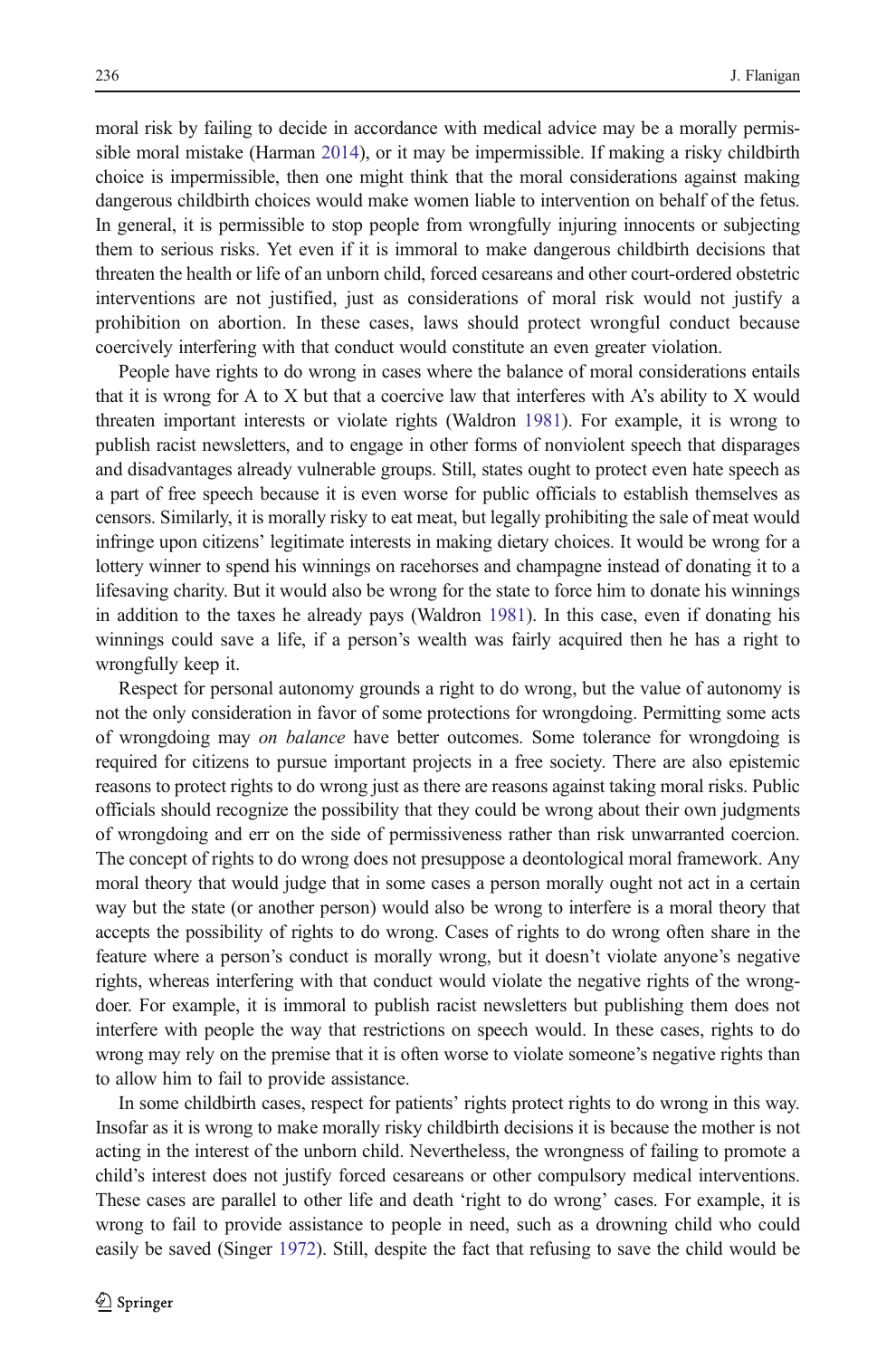morally wrong, it would also be morally wrong for a third party to threaten or to physically force someone to save the child.<sup>16</sup> One may object that pregnant women do not refuse assistance, but rather that they actively endanger or harm their children when they make risky childbirth decisions. Yet the language of killing is moralized—it reflects the judgment that the killer was responsible for violating another person's negative rights (Quinn [1989;](#page-19-0) Scheffler by [2004](#page-19-0)). Risky childbirth choices would only qualify as wrongful killings (as opposed to failures of assistance) if the mother's choice was a culpable form of interference against the child. Even if we accept that unborn children have rights against interference, this characterization of childbirth is suspect because unlike abortion, childbirth decisions rarely involve intentional injury to the child.

The reasons against forcing mothers to make safer childbirth choices are especially strong because obstetric interventions can be very traumatic and burdensome to mothers. A cesarean section is major abdominal surgery and the recovery takes weeks and can be painful and debilitating. Cesareans also can compromise the safety of mothers who plan to have more children (Karkowsky [2014\)](#page-18-0). Cesareans require anesthesia, they introduce risks of infection, and they leave women with permanent scars and damage to their abdominal muscles. Even relatively safe procedures, like in-utero transfusions (IUTs) for infants with inherited red cell disorders, infections, or RH disease, are significantly burdensome when they violate women's deeply held religious convictions (Levy [1999\)](#page-18-0). Women who are given episiotomies are six times more likely to suffer fecal incontinence than women who are not (Signorello et al. [2000](#page-19-0)). In birth settings that routinely preformed episiotomies, patients experienced significantly more perennial trauma, pain, and healing complications (Carroli and Mignini [2009](#page-17-0)).

Here I am not defending the claim that there is nothing morally wrong with refusing relatively safe and potentially lifesaving procedures like episiotomies, IUTs, or even cesarean sections. Where these medical procedures could save a child's life, these refusal decisions are morally risky. If infants have moral status, then refusing a lifesaving intervention is wrong in the same way that it is wrong to refuse to provide lifesaving assistance. Nevertheless, a policy that empowers hospitals and public officials to force these treatments on women when an unborn child's health is at stake is wrong too. To motivate this intuition, consider how a courtordered cesarean works. In essence, it involves drugging and cutting a woman open, performing major surgery, often violating her religious convictions, and fully trespassing the boundaries of the body, in order to save another's life (Cudd [1990\)](#page-18-0). In other circumstances, courts are extremely deferential to people's closely held convictions, even when those convictions are misguided and impose some burdens on the community. Conscientious religious objections are respected and controversial speech is tolerated. Yet public officials do not respect pregnant women's deeply held convictions and reasonable concerns about the risks and costs of surgery, even though overriding a woman's childbirth choice involves a significant violation of her bodily integrity.

One may object that risky childbirth choices are not like other wrong or potentially wrong decisions because women have special obligations to their children beyond their general duty

<sup>&</sup>lt;sup>16</sup> As Thomson argues, even if good Samaritanism or minimally decent Samaritanism were obligatory, assisting others should not be an enforceable obligation. Thomson writes, "Minimally Decent Samaritan laws would be one thing, Good Samaritan laws quite another, and in fact highly improper.^ She then argues that laws that compel women to carry a fetus to term would be more like Very Good Samaritan laws that require people to provide assistance even when it is extremely costly (Thomson [1971](#page-19-0)). Similarly, laws or hospital policies that force women to undergo procedures without their consent for the sake of unborn infants are also akin to Very Good Samaritan policies.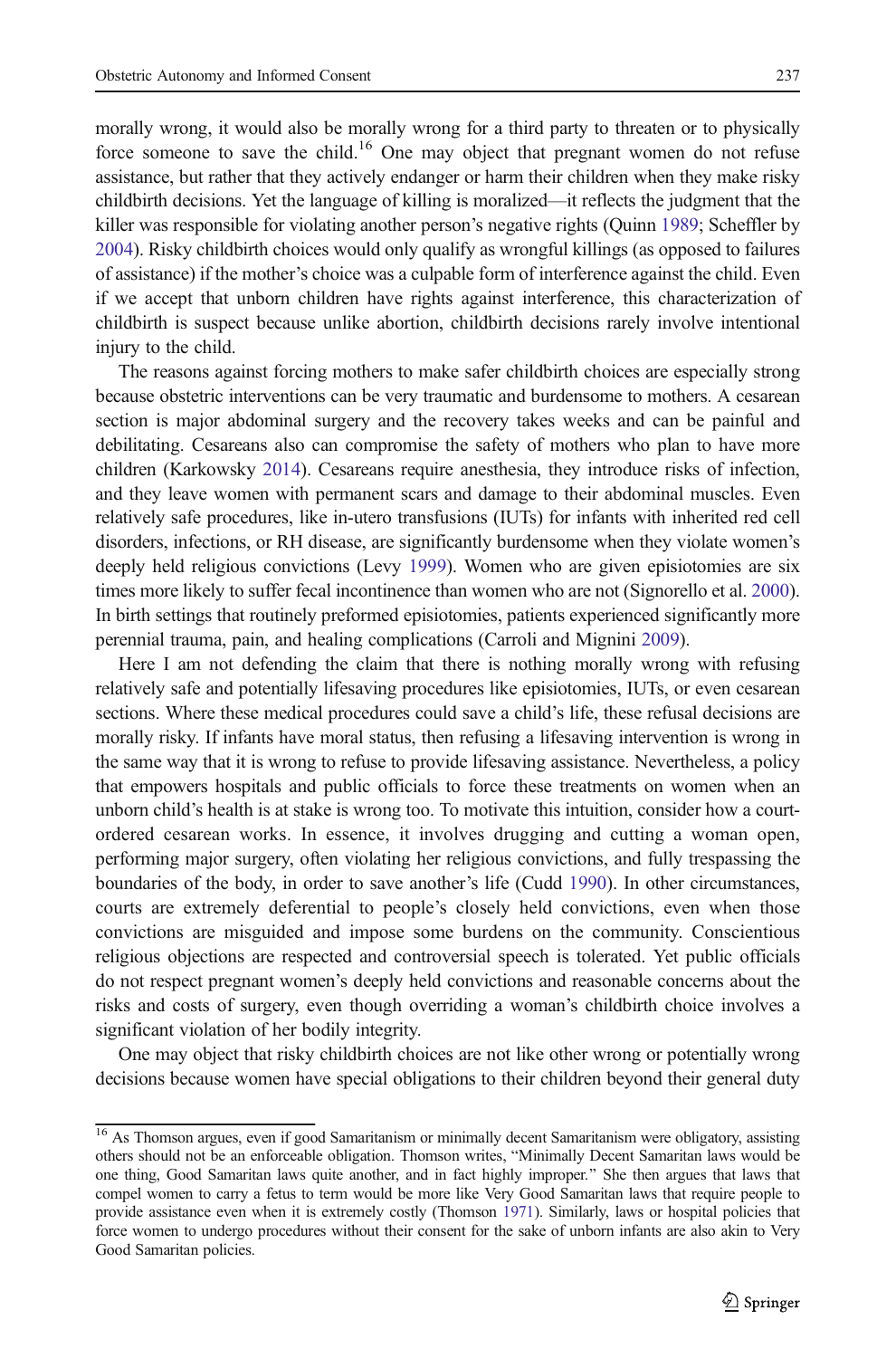to assist those in need. However, even if pregnant women do acquire special obligations to their unborn children, they do not cede their rights of informed consent by becoming pregnant and acquiring those duties. Consider an analogous thought experiment that illustrates this point. An aging couple, Jamie and Andy, have been together for 50 years. Early in their relationship, Jamie introduced Andy to the joy of drinking fine wine and together they spent the course of their relationship indulging in at least one bottle of wine per person per night. When Andy develops a liver disease from his years of heavy drinking, the doctor finds that Jamie is the only available match for a liver transplant. In this case assume that Jamie has special obligations to Andy, their relationship is intrinsically valuable, and further that Jamie is responsible for Andy's compromised health. Perhaps Jamie has a moral obligation to donate part of his liver to save Andy's life. But *even if* Jamie does have a duty to donate to Andy, if Jamie refused to assist Andy it would be wrong for a physician or the state to force Jamie to undergo major surgery to extract a part of his body on Andy's behalf. Courts have upheld this judgment in similar cases. For example, patients are not legally entitled to compel their relatives to donate lifesaving bone marrow even if the patient would die without a bone marrow transplant and even if his or her relative is the only available donor (10 Pa. D, C. 3d 90 [1978](#page-17-0)).

A relevant asymmetry between Andy and an unborn child, for our purposes, is that Andy also consented to drink to excess with Jamie, while a child does not consent to the risks posed by his or her mother. We might think then that Andy waived his rights to health or life whereas the child did not. Imagine another case. Mark placed some bear traps on his property and failed to label the boundaries of his land to keep out or warn potential trespassers. Alice wanders onto his land and her leg is caught in a bear trap. Mark takes Alice to the hospital where he is told that Alice will only survive if Mark donates his blood to save her and that he is the only suitable blood donor. Mark refuses and so the hospital staff straps him down, sedates him, and forcibly takes his blood. Mark ought to donate his blood to Alice. And perhaps he should have taken precautions that prevented Alice from ending up in such a risky situation. Still, hospital workers act wrongly if they forcibly take his blood.<sup>17</sup>

Another asymmetry between childbirth cases and other examples of forced assistance is that an unborn child would not exist, at least in some cases, were it not for his or her mother's choices. When a woman carries a fetus to term, one may think that she has committed to sustaining the child's life through childbirth.<sup>18</sup> Yet the fact that a person initiates a benefit and continues to provide it does not necessarily generate an obligation to continue providing the benefit or to provide as much of a benefit as possible. Imagine Jane sends Dan monthly checks so he can pay his rent, but then decides that doing so is too burdensome. If Jane never agreed to send checks indefinitely, then Dan cannot claim that Jane is required to continue to pay his rent whatever the price simply because she did so in the past. Similarly, a woman who has carried a fetus for over 9 months may not consent to sustaining her child's life through childbirth even if she seemed committed to doing so.

Forced obstetric interventions are generally justified on the grounds that states have a legitimate interest in the welfare of unborn children. In the US, courts use a balancing test to weigh a child's welfare against a mother's autonomy (Davenport [2010](#page-18-0)). Parents are not

 $17$  Even if Mark had invited Alice onto his property, forcibly taking his blood would be wrong. Legally, if a person is injured while on my property, that doesn't entitle the victim or public officials to forcibly perform medical procedures on me, and it would be immoral for them to do so.

<sup>&</sup>lt;sup>18</sup> I am grateful to an anonymous reviewer for raising this objection.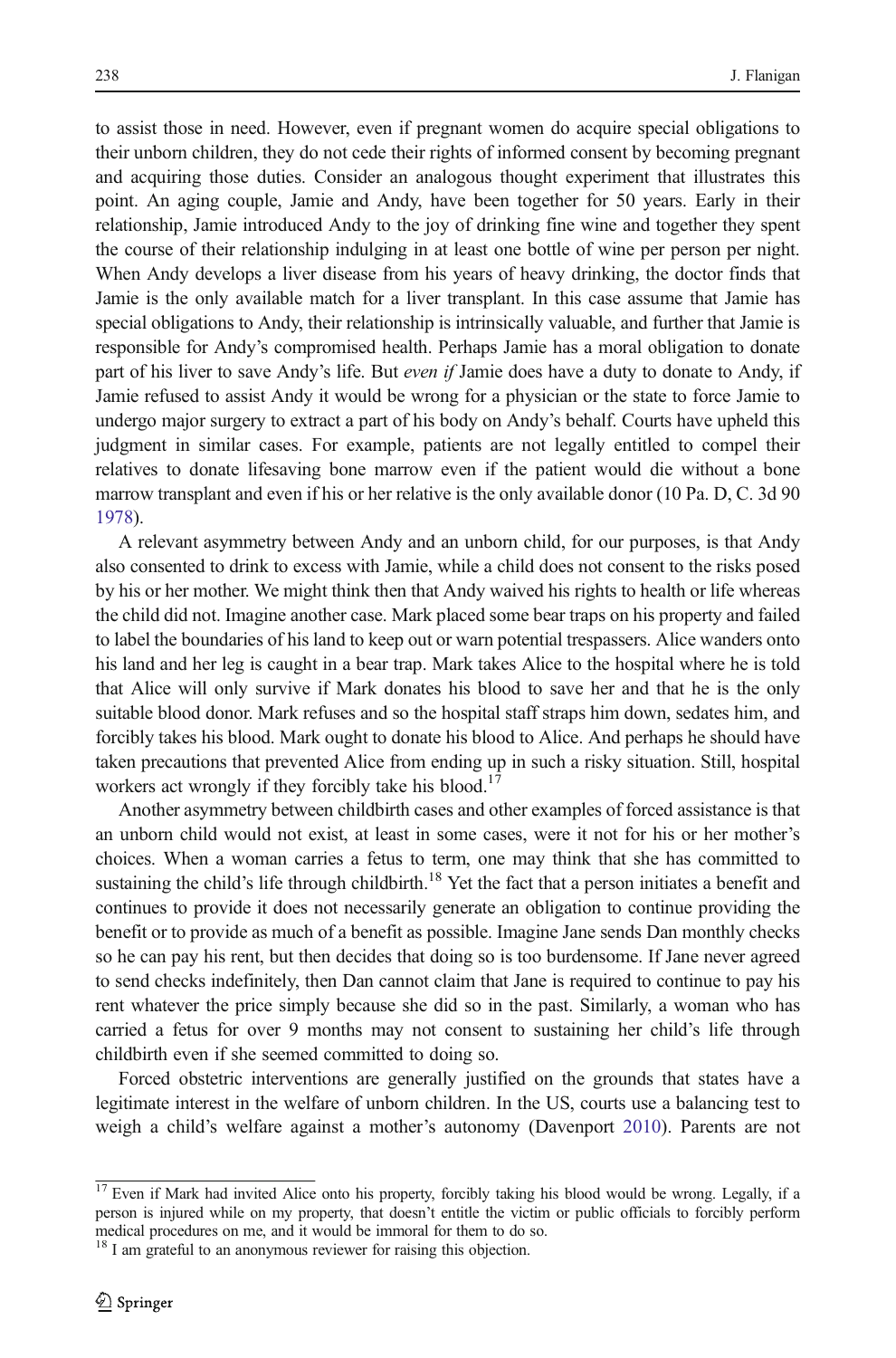entitled to risk their newborn infants' and grown children's lives. In these cases, medical decisions should be made in accordance with the child's interests rather than the parent's preferences (Dare [2009\)](#page-18-0). However, though parents are not entitled to endanger their child when making medical decisions on their child's behalf, a woman who refuses medical interventions during pregnancy and childbirth need not claim to be exercising parental authority.<sup>19</sup> Refusing to make a safe childbirth choice is not the same as refusing treatment for one's child. During childbirth the mother's authority to refuse treatment for herself is sufficient to justify her refusal choice. It is only in those cases where a woman does not have the capacity to make decisions about her body that public officials or health workers may decide in the interest of her unborn child, because in those cases doing so would not violate the patient's medical autonomy.

Most pregnant women are competent to exercise their medical rights. In these cases, to justify a balancing test, one would need to show that unborn children had entitlements to use their mothers' bodily services to sustain their lives, which the state must weigh against mothers' entitlements to make choices about their bodies. This logic would have counterintuitive extensions. For example, it may also imply that states could balance diabetic citizens' entitlements to treatment against the bodily rights of healthy relatives who are particularly well placed to contribute their kidneys and save the lives of family members on dialysis. If a patient's need were great enough, such a balancing test would potentially justify forced kidney donations. But even in cases where a patient's life is in danger, it would be impermissible for states to force healthy citizens to undergo major surgery simply because their bodies are particularly capable of providing lifesaving assistance to others.<sup>20</sup> The application of a balancing test for pregnant women therefore deprives women of the medical rights that the courts grant other people who are well-placed to provide family members with lifesaving assistance. Even if pregnant women should not make choices that endanger their unborn children, public officials should not force pregnant women to undergo medical treatment for the benefit of their children.

### 6 Institutional Solutions

So far I have argued that pregnant women are competent to consent to or refuse treatment, and that they have the right to make risky treatment choices even though in some cases they may act wrongly by acting against medical advice. In practice, this argument calls for two kinds of institutional reforms. First, public officials and hospitals should abandon any practices of nonconsensual medical interventions on behalf of unborn children. Second, obstetric violence ought to be specifically prohibited, given predictable threats to women's rights to obstetric autonomy.

Foremost, courts, hospitals, and policymakers ought to abandon the 'balancing test' that weighs women's medical rights against the unborn child's right to life (Davenport [2010](#page-18-0)). Even

 $\frac{19}{19}$  In this way, my argument is not incompatible with a principle of *parens patriae*, which could require the state to take an interest in the health of infants. Parents with religious objections to medical treatment are not entitled to refuse treatment on behalf of their infant children. However, women with religious objections to medical treatment are entitled to refuse treatment during labor and delivery even if that refusal choice endangers their children, just as religious patients may refuse to provide their relatives with other lifesaving medical services, such as organ and tissue donation.

<sup>&</sup>lt;sup>20</sup> A few ethicists disagree with this claim, most notably, Cecile Fabre (Fabre [2006\)](#page-18-0).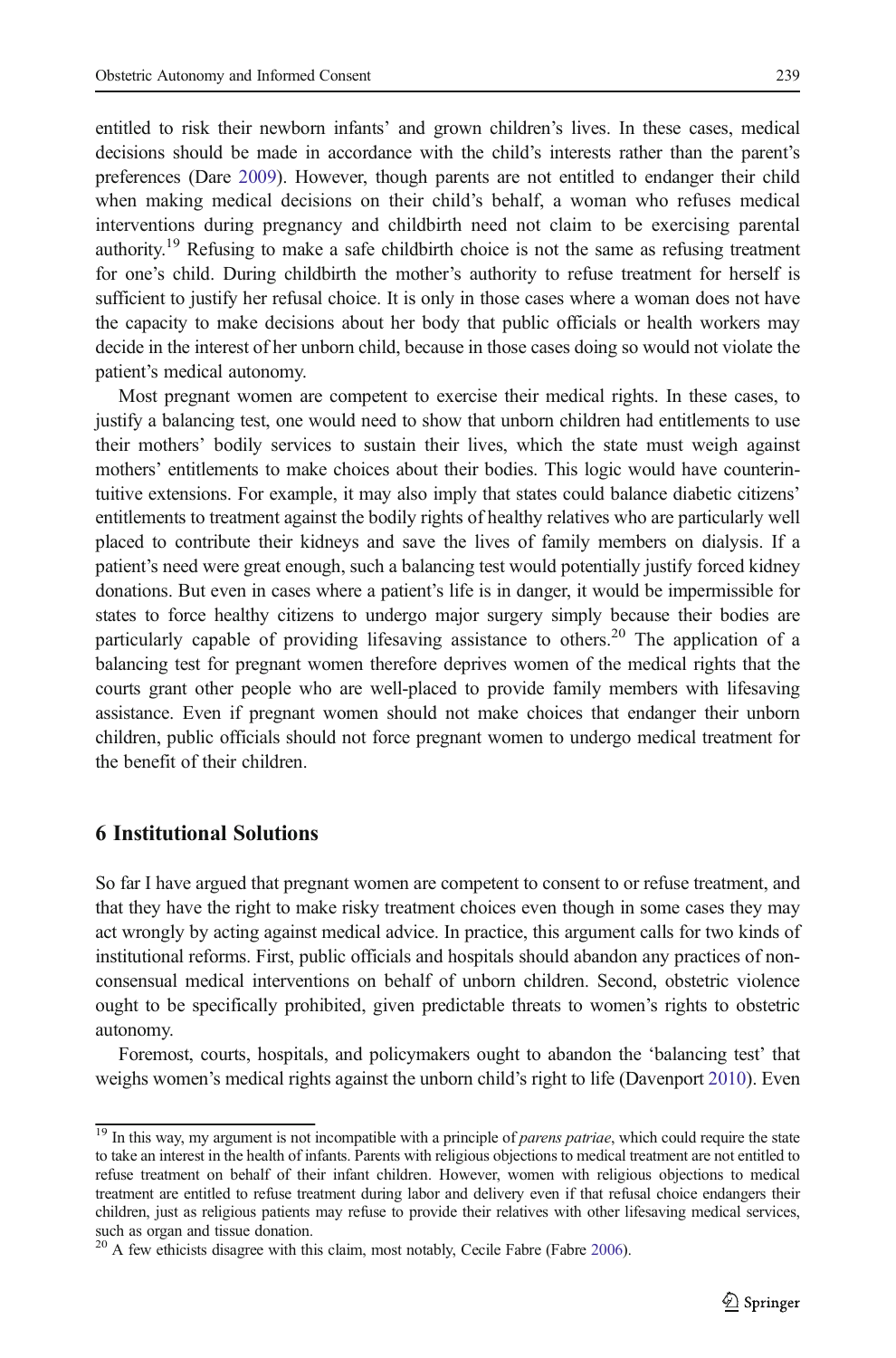if an unborn child does have the same moral status as a person, in no other area of public policy does one person's right to life entitle the state to forcibly require another to undergo a risky medical procedure that may violate her deeply held commitments. Policies such as compulsory IUTs, mandatory cesarean sections, and forced hospital detentions are all impermissible even if women who refuse medically advisable treatment act wrongly. One especially troubling aspect of forced medical interventions is that they are more common among lowincome, minority, and non-English speaking mothers, and they always restrict women's medical autonomy (Davenport [2010](#page-18-0)). These issues of race, class, and gender are relevant to the policy question at hand. Against a historical backdrop of patriarchy, where women are socially and economically disadvantaged, pregnant women are especially vulnerable as patients.

Instead of a balancing test, public officials and physicians should adopt a presumption of obstetric autonomy just as there is a more general presumption of medical autonomy for all patients. Health workers who aim to secure informed consent from women in labor should not only respect pregnant women's medical autonomy, they should also take care to communicate to pregnant women that they are entitled to make their own birth choices. Continuous affirmation of informed consent is especially important during labor and delivery given that pregnant women are potentially more vulnerable to force or coercion when making treatment decisions than other patients.<sup>21</sup>

These considerations also call for specific legal protections for obstetric autonomy, similar to the more general legal protections for medical autonomy that protect the rights of nonpregnant patients.  $^{22}$  For example, the aforementioned legislation in Venezuela penalizes medical personnel who commit 'obstetric violence' which includes not only non-consensual medical interventions and acceleration techniques but also forcing women to labor in their chosen birth position, ineffective attention to changes in the course of labor, and interfering with the early attachment between a mother and child without medical cause. The penalties include fines, public censure, and disciplinary action by professional associations.

This kind of legislation may seem superfluous since legal protections for informed consent ought to protect women's rights to obstetric autonomy without additional legal penalties for obstetric violence. Yet today women's wishes during childbirth are consistently ignored and women are silenced even when they are capable of expressing an informed choice. In this context, a legal presumption in favor of obstetric autonomy and special protections for women's rights are warranted because current obstetric practice consistently disregards informed consent requirements. Institutional tolerance for obstetric violence fits within a historical pattern of law enforcement that has ignored women's autonomy on the grounds that their roles as wives and mothers required women to cede control of their bodies. Marital rape, which was legal in some US states until the 1990s, was tolerated on the grounds that wives were obligated to have sex with their husbands (Bennice and Resick [2003\)](#page-17-0). Marital rape exceptions were particularly unjust because they legitimized sexist attitudes that valued a woman's role in the family over her standing as an autonomous person. Legal rules should not disproportionately limit the rights of women who occupy gendered roles in their families. Though a child's

 $21$  A similar issue was raised in a recent article about heroin users (Henden [2012\)](#page-18-0). There the author argued that these systematic social vulnerabilities undermined the possibility of consent. In direct contrast to this thesis, I am

suggesting that these vulnerabilities make the imperative to respect patients' choices all the more urgent.  $22^2$  For example, Article 2 of the German constitution states that every person has an inviolable right to life physical integrity and Article 6 states that "every mother shall be entitled to the protection and care of the community." Together, these provisions should be interpreted as legal protections for obstetric autonomy.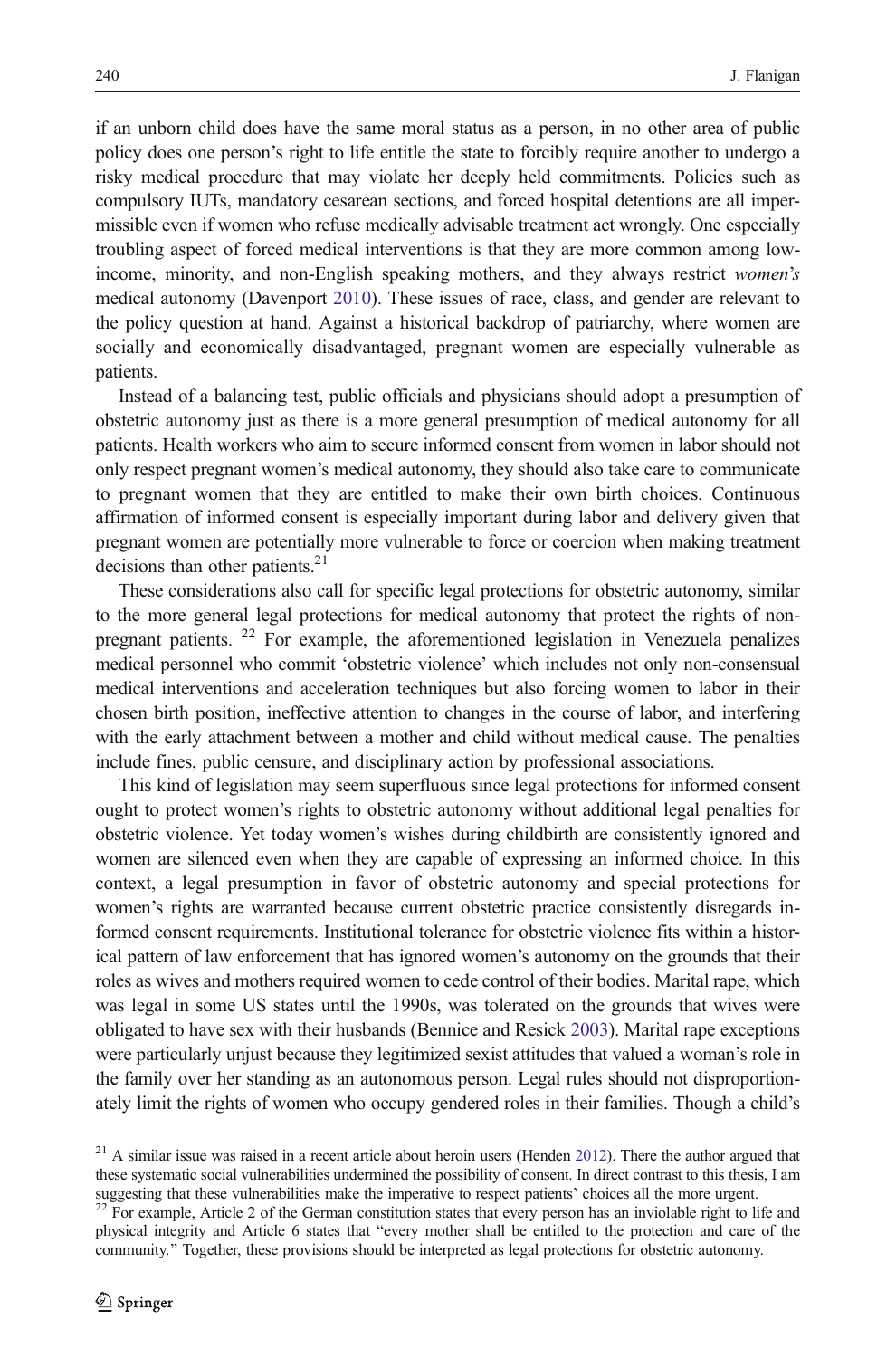medical needs are clearly more morally significant than a husband's preference to have sex, balancing tests also objectify women by prioritizing their role as mothers over their standing as autonomous patients.

Legislative protections for obstetric autonomy would have legal implications beyond balancing tests. For example, obstetric autonomy would invalidate anti-home-birthing legislation because legal requirements that women attempt to deliver in a medical setting or with medical assistance would significantly limit women's medical and bodily autonomy, freedom of movement, and privacy rights.<sup>23</sup> Just as respect for obstetric autonomy would require that health workers respect women's rights to refuse specific medical interventions, obstetric autonomy would also protect the right to refuse medicalized childbirth more generally. Nevertheless, a presumption in favor of obstetric autonomy may deter home-birthing, even though it calls for legal protections for the practice. As in the case of informed consent, strong protections for patients' rights would potentially encourage women to seek medical treatment during labor. Today some women avoid hospitals during labor because they are afraid they will be pressured or forced to accept unnecessary interventions. If women felt confident that health workers would respect their rights as patients, they might be less likely to avoid hospitals during labor. In this way, protections for obstetric autonomy could deter risky home births without forcing women to labor in hospitals. Even those who would defend a balancing test may therefore have pragmatic reasons to favor a presumption of obstetric autonomy instead, because obstetric autonomy could promote safer deliveries on balance.

Currently hospitals are entitled to refuse to assist women who choose to vaginally deliver twins, breach babies, or preterm infants. These policies are motivated by concerns about liability or health workers' conscientious commitments to protecting an infant's life by encouraging safer delivery choices. Medical personnel do have rights to refuse to perform procedures that they deem unacceptably risky or procedures that violate their conscience. Hospitals must balance providers' rights against women's obstetric autonomy. But even if providers have rights to refuse to provide treatment, they are not entitled to forcibly perform medical procedures without consent. Therefore, if a woman comes to a hospital with the intention of delivering twins or a breech baby vaginally, providers should not interfere with that choice. Since obstetric autonomy requires that medical personnel at least tolerate risky vaginal deliveries, substantial liability reforms may also be required to acknowledge that health workers are not morally responsible for adverse outcomes that directly result from their patients' choices.<sup>24</sup>

### 7 Conclusion

To review, I have argued that pregnant women and women in labor are capable of giving informed consent. Physicians who treat pregnant women are bound by the doctrine of

 $23$  The foregoing analysis does not establish any specific rights for providers. A presumption of medical autonomy does not prohibit policy makers from prohibiting midwives from facilitating morally and medically risky home deliveries. In principle, legislation that bans midwifery outside of hospitals is not impermissible from the standpoint of obstetric autonomy, though there may be other considerations in favor or against regulating obstetric professions that I have not considered.

<sup>&</sup>lt;sup>24</sup> For example, Richard Epstein's proposal for medical malpractice reform to a strict contract model, wherein patients can contractually waive their right to sue for damages in exchange for risky medical treatments (Epstein [2006](#page-18-0)).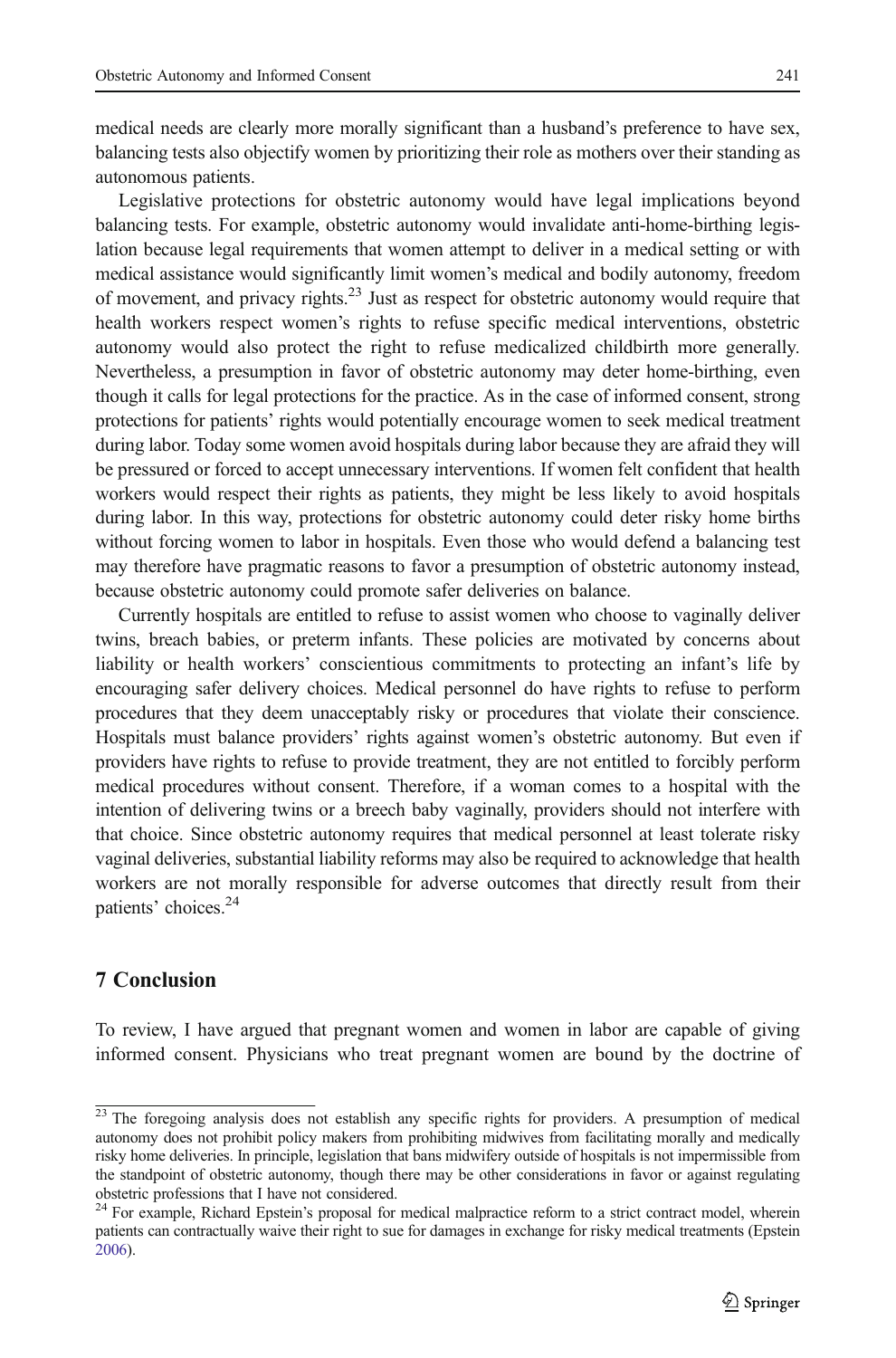<span id="page-17-0"></span>informed consent to respect patients' treatment decisions. Pregnancy and childbirth are morally risky and some treatment decisions might be morally wrong if they endanger the life of an unborn child. However, the reasons that justify a presumption of medical autonomy are so strong that they also justify institutional and legal protections for medically and morally risky treatment decisions.

More generally, this analysis yields a surprising normative conclusion about the limits of public policy. In most cases, it is uncontroversial that policy makers can permissibly limit personal choice when those choices harm others. Anti-paternalism is more controversial, though many ethicists accept that hard paternalism is sometimes permissible. Yet, in the childbirth case, a presumption of medical autonomy protects not only self-harming treatment decisions but decisions that threaten to harm others as well. These institutional conclusions have broader implications for public policy. A common strategy in public health ethics is to claim that a particular self-harming behavior has negative externalities, thus rendering a seemingly paternalistic policy permissible as a means to mitigate harm. For example, smoking bans are often justified not on behalf of smokers but to protect restaurant workers' right to a smoke-free workplace.<sup>25</sup> I have argued that this strategy cannot be deployed in such a straightforward way. In some cases the reasons against paternalism are so strong that they also justify rights to do wrong.

Acknowledgments I thank the anonymous referees of the journal, participants from the University of Hamburg 2012 "New Perspectives on Medical Paternalism," workshop, and Javier Hidalgo for very valuable comments and discussion of earlier versions of this paper. I also thank Tammy Tripp for her editorial assistance.

#### **References**

- (1987) In re A.C., 533 A.2d 611 (D.C. App. 1987) [https://scholar.google.com/scholar\\_case?case](https://scholar.google.com/scholar_case?case=4526549279654842041&q=+In+re+A.C.,+533+A.2d+611+%28D.C.+App.+1987%29&hl=en&as_sdt=6,47) [=4526549279654842041&q=+In+re+A.C.,+533+A.2d+611+%28D.C.+App.+1987%29&hl=en&as\\_sdt=6,47](https://scholar.google.com/scholar_case?case=4526549279654842041&q=+In+re+A.C.,+533+A.2d+611+%28D.C.+App.+1987%29&hl=en&as_sdt=6,47)
- (1990) In re A.C., 573 A.2d 1235 (D.C. App. 1990) [https://scholar.google.com/scholar\\_case?case](https://scholar.google.com/scholar_case?case=10095175536550662212&q=+In+re+A.C.,+533+A.2d+611+%28D.C.+App.+1987%29&hl=en&as_sdt=6,47) [=10095175536550662212&q=+In+re+A.C.,+533+A.2d+611+%28D.C.+App.+1987%29&hl=en&as\\_sdt=6,47](https://scholar.google.com/scholar_case?case=10095175536550662212&q=+In+re+A.C.,+533+A.2d+611+%28D.C.+App.+1987%29&hl=en&as_sdt=6,47)
- 10 Pa. D, C. 3d 90 (1978) McFall v. Shimp
- Amanda (2011) Amanda's Story: Hospital VBAC Birth Stories The Unnecesarean. [http://www.](http://www.theunnecesarean.com/birth-stories/amandas-story-hospital-vbac.html) [theunnecesarean.com/birth-stories/amandas-story-hospital-vbac.html](http://www.theunnecesarean.com/birth-stories/amandas-story-hospital-vbac.html). Accessed 11 May 2015
- Andorno R (2004) The right not to know: an autonomy based approach. J Med Ethics 30:435–439
- Anolak H Our bodies, our choices: Australian law on foetal personhood. Women Birth. doi: [10.1016/j.wombi.](http://dx.doi.org/10.1016/j.wombi.2014.10.001) [2014.10.001](http://dx.doi.org/10.1016/j.wombi.2014.10.001)
- Anonymous (2010) I was robbed of the chance to give birth. In: The Unnecesarean. [http://www.theunnecesarean.](http://www.theunnecesarean.com/birth-stories/i-was-robbed-of-the-chance-to-give-birth.html) [com/birth-stories/i-was-robbed-of-the-chance-to-give-birth.html.](http://www.theunnecesarean.com/birth-stories/i-was-robbed-of-the-chance-to-give-birth.html) Accessed 11 May 2015
- Appelbaum PS (2007) Assessment of Patients' Competence to Consent to Treatment. N Engl J Med 357:1834– 1840. doi[:10.1056/NEJMcp074045](http://dx.doi.org/10.1056/NEJMcp074045)
- Bennice JA, Resick PA (2003) Marital rape history, research, and practice. Trauma Violence Abuse 4:228–246

Blair G, Jessica (2010) Birth Story from Jessica. In: Des. Mom. [http://www.designmom.com/2010/05/birth-story](http://www.designmom.com/2010/05/birth-story-from-jessica/)[from-jessica/](http://www.designmom.com/2010/05/birth-story-from-jessica/). Accessed 11 May 2015

- Carroli G, Mignini L (2009) Episiotomy for vaginal birth. Cochrane Database of Systematic Reviews. John Wiley & Sons, Ltd
- Casarett DJ, Karlawish JHT, Hirschman KB (2003) Identifying ambulatory cancer patients at risk of impaired capacity to consent to research. J Pain Symptom Manage 26:615–624. doi[:10.1016/S0885-3924\(03\)00221-5](http://dx.doi.org/10.1016/S0885-3924(03)00221-5)

 $25$  This is true in Germany, for example. The German constitution protects rights to personal integrity and development, so smoking bans must be justified for the sake of employees' rights rather than for paternalistic reasons.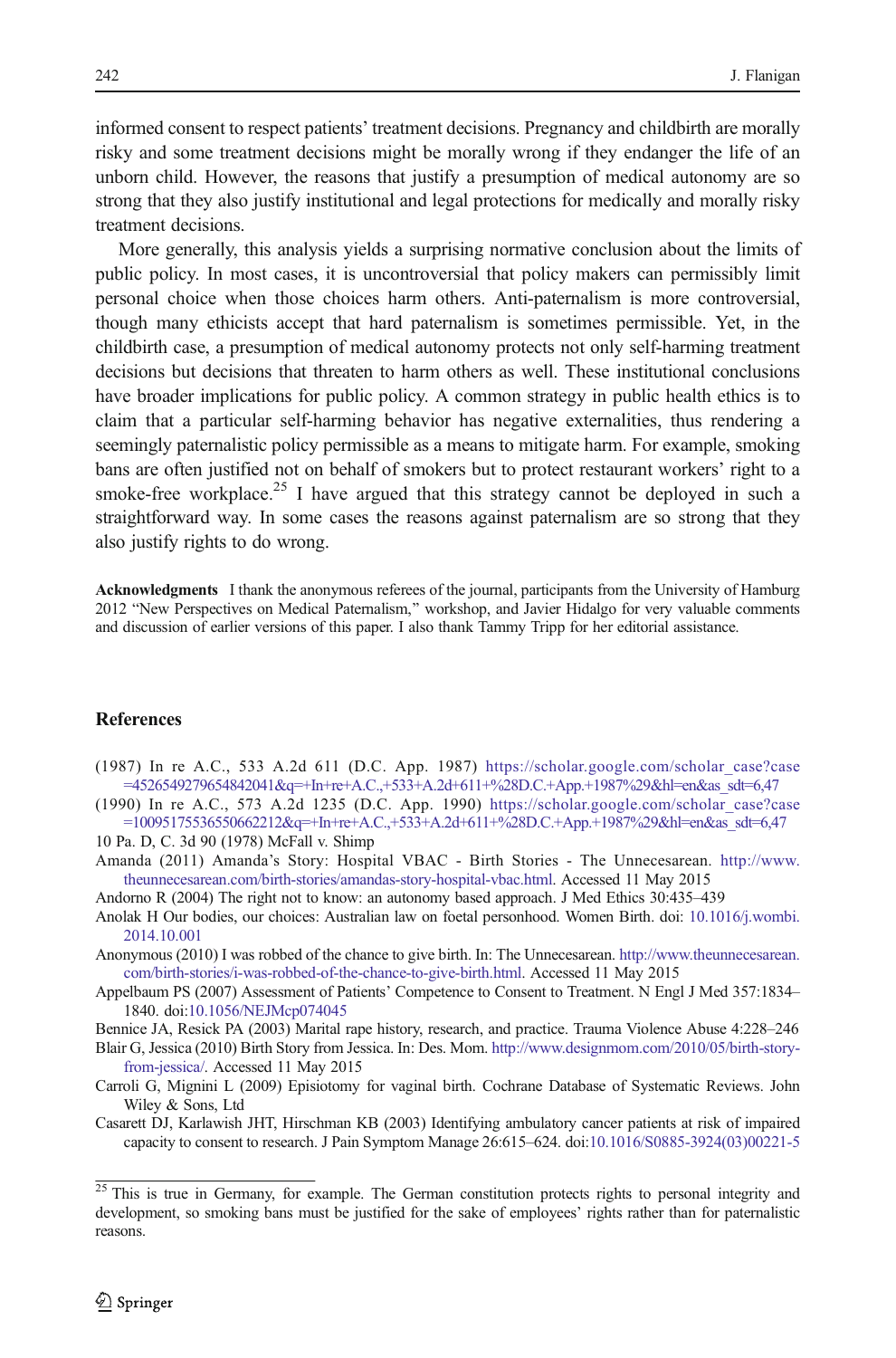<span id="page-18-0"></span>Ceccaldi P-F, Bazin A, Gomis P et al (2005) Persistent vegetative state with encephalitis in a pregnant woman with successful fetal outcome. BJOG Int J Obstet Gynaecol 112:843–844. doi[:10.1111/j.1471-0528.2004.](http://dx.doi.org/10.1111/j.1471-0528.2004.00543.x) [00543.x](http://dx.doi.org/10.1111/j.1471-0528.2004.00543.x)

Clark-Flory  $T(2010)$  The push to recognize "birth rape." Salon

- Committee on Ethics (2005) Maternal Decision Making, Ethics, and the Law. American Congress of Obstetricians and Gynecologists
- Cook M (2002) From Conception until Birth: Exploring the Maternal Duty to Protect Fetal Health. Wash Univ Law Q 80:1307
- Cudd AE (1990) Enforced pregnancy, rape, and the image of woman. Philos Stud 60:47–59. doi[:10.1007/](http://dx.doi.org/10.1007/BF00370976) [BF00370976](http://dx.doi.org/10.1007/BF00370976)
- Dare T (2009) Parental rights and medical decisions. Pediatr Anesth 19:947–952. doi[:10.1111/j.1460-9592.2009.](http://dx.doi.org/10.1111/j.1460-9592.2009.03094.x) 03094 x
- Davenport EP (2010) Court Ordered Cesarean Sections: Why Courts Should Not Be Allowed to Use a Balancing Test
- Dolgin JL (2010) The legal development of the informed consent doctrine: past and present. Camb Q Healthc Ethics 19:97
- Easton RB, Graber MA, Monnahan J, Hughes J (2007) Defining the Scope of Implied Consent in the Emergency Department. Am J Bioeth 7:35–38. doi:[10.1080/15265160701710196](http://dx.doi.org/10.1080/15265160701710196)
- Eclipse (Username) (2010) Comment: A Rant on Episotomy. In: Mothering Forums. [http://www.mothering.com/](http://www.mothering.com/forum/213-birth-beyond/1274756-rant-episiotomy.html) [forum/213-birth-beyond/1274756-rant-episiotomy.html](http://www.mothering.com/forum/213-birth-beyond/1274756-rant-episiotomy.html). Accessed 11 May 2015
- Enkin MW, Glouberman S, Groff P et al (2006) Beyond Evidence: The Complexity of Maternity Care. Birth 33: 265–269. doi[:10.1111/j.1523-536X.2006.00117.x](http://dx.doi.org/10.1111/j.1523-536X.2006.00117.x)
- Epstein RA (2006) Medical Malpractice: The Case for Contract. Law Soc Inq 1:87–150. doi[:10.1111/j.1747-](http://dx.doi.org/10.1111/j.1747-4469.1976.tb00953.x) [4469.1976.tb00953.x](http://dx.doi.org/10.1111/j.1747-4469.1976.tb00953.x)
- Fabre C (2006) Whose Body Is It Anyway?: Justice and the Integrity of the Person. Oxford University Press, USA
- Filipovic J (2014) Inside the war on natural birth, where c-sections are a status symbol and "choice" is a myth  $\vert$ Jill Filipovic. the Guardian
- Flanigan J (2014) A Defense of Compulsory Vaccination. HEC Forum 26:5–25. doi:[10.1007/s10730-013-9221-5](http://dx.doi.org/10.1007/s10730-013-9221-5)

Ganzini L, Goy ER, Dobscha SK (2008) Prevalence of depression and anxiety in patients requesting physicians' aid in dying: cross sectional survey. BMJ. doi:[10.1136/bmj.a1682](http://dx.doi.org/10.1136/bmj.a1682)

- Gerancher JC, Grice SC, Dewan DM, Eisenach J (2000) An evaluation of informed consent prior to epidural analgesia for labor and delivery. Int J Obstet Anesth 9:168–173. doi:[10.1054/ijoa.1999.0371](http://dx.doi.org/10.1054/ijoa.1999.0371)
- Gillon R (2003) Ethics Needs Principles—four Can Encompass the Rest—and Respect for Autonomy Should Be Bfirst Among Equals. J Med Ethics 29:307–312. doi:[10.1136/jme.29.5.307](http://dx.doi.org/10.1136/jme.29.5.307)
- Harman E (2014) Morally Permissible Moral Mistakes- Working paper 2/1/14
- Henden E (2012) Heroin addiction and voluntary choice: the case of informed consent. Bioethics Online. doi:[10.](http://dx.doi.org/10.1111/j.1467-8519.2012.01969.x) [1111/j.1467-8519.2012.01969.x](http://dx.doi.org/10.1111/j.1467-8519.2012.01969.x)

Husak D (2009) Paternalism and Consent. The Ethics of Consent. Oxford University Press

- Jackson A, Henry R, Avery N et al (2000) Informed consent for labour epidurals: what labouring women want to know. Can J Anaesth 47:1068–1073. doi[:10.1007/BF03027957](http://dx.doi.org/10.1007/BF03027957)
- Karkowsky CE (2013) How I Treat Patients Who Refuse Blood Transfusions. Slate
- Karkowsky Chavi (2014) When a Placenta Tries to Kill a Mother. In: The Atlantic. [http://www.theatlantic.com/](http://www.theatlantic.com/health/archive/2014/03/when-a-placenta-tries-to-kill-a-mother/283751/) [health/archive/2014/03/when-a-placenta-tries-to-kill-a-mother/283751/](http://www.theatlantic.com/health/archive/2014/03/when-a-placenta-tries-to-kill-a-mother/283751/). Accessed 10 Jul 2014
- King J, Moulton B (2006) Rethinking informed consent: the case for shared medical decision-making
- LaCroix S (1989) Jailing Mothers for Drug Abuse. Nation 248:585–588
- Ladd RE (1989) Women in Labor: Some Issues About Informed Consent. Hypatia 4:37–44. doi[:10.1111/j.1527-](http://dx.doi.org/10.1111/j.1527-2001.1989.tb00590.x) [2001.1989.tb00590.x](http://dx.doi.org/10.1111/j.1527-2001.1989.tb00590.x)
- Laine C, Davidoff F (1996) Patient-Centered Medicine: A Professional Evolution. JAMA J Am Med Assoc 275: 152–156. doi[:10.1001/jama.1996.03530260066035](http://dx.doi.org/10.1001/jama.1996.03530260066035)

Laurie GT (1999) In defence of ignorance: genetic information and the right not to know. Eur J Health L 6:119

- Levy JK (1999) Jehovah's Witnesses, Pregnancy, and Blood Transfusions: A Paradigm for the Autonomy Rights of All Pregnant Women. J Law Med Ethics 27:171–189. doi:[10.1111/j.1748-720X.1999.tb01449.x](http://dx.doi.org/10.1111/j.1748-720X.1999.tb01449.x)
- Llewellyn J (2015) My VBAC Success Story: I ignored my doctor to have the birth I wanted. In: Babble. [http://](http://www.babble.com/pregnancy/natural-birth-stories-vbac-success/) [www.babble.com/pregnancy/natural-birth-stories-vbac-success/](http://www.babble.com/pregnancy/natural-birth-stories-vbac-success/). Accessed 11 May
- Luehrs D (2012) VBAC Denied, horrid experience… In: Baby Cent. [http://community.babycenter.com/post/](http://community.babycenter.com/post/a26519895/vbac_denied_horrid_experience) [a26519895/vbac\\_denied\\_horrid\\_experience](http://community.babycenter.com/post/a26519895/vbac_denied_horrid_experience). Accessed 11 May 2015
- Lundgren I, Berg M, Lindmark G (2003) Is the Childbirth Experience Improved by a Birth Plan? J Midwifery Women's Health 48:322–328. doi:[10.1016/S1526-9523\(03\)00278-2](http://dx.doi.org/10.1016/S1526-9523(03)00278-2)
- Lyerly AD (2006) Shame, Gender, Birth. Hypatia 21:101–118

Lyerly AD, Mitchell LM, Armstrong EM et al (2009) Risk and the pregnant body. Hastings Cent Rep 39:34–42